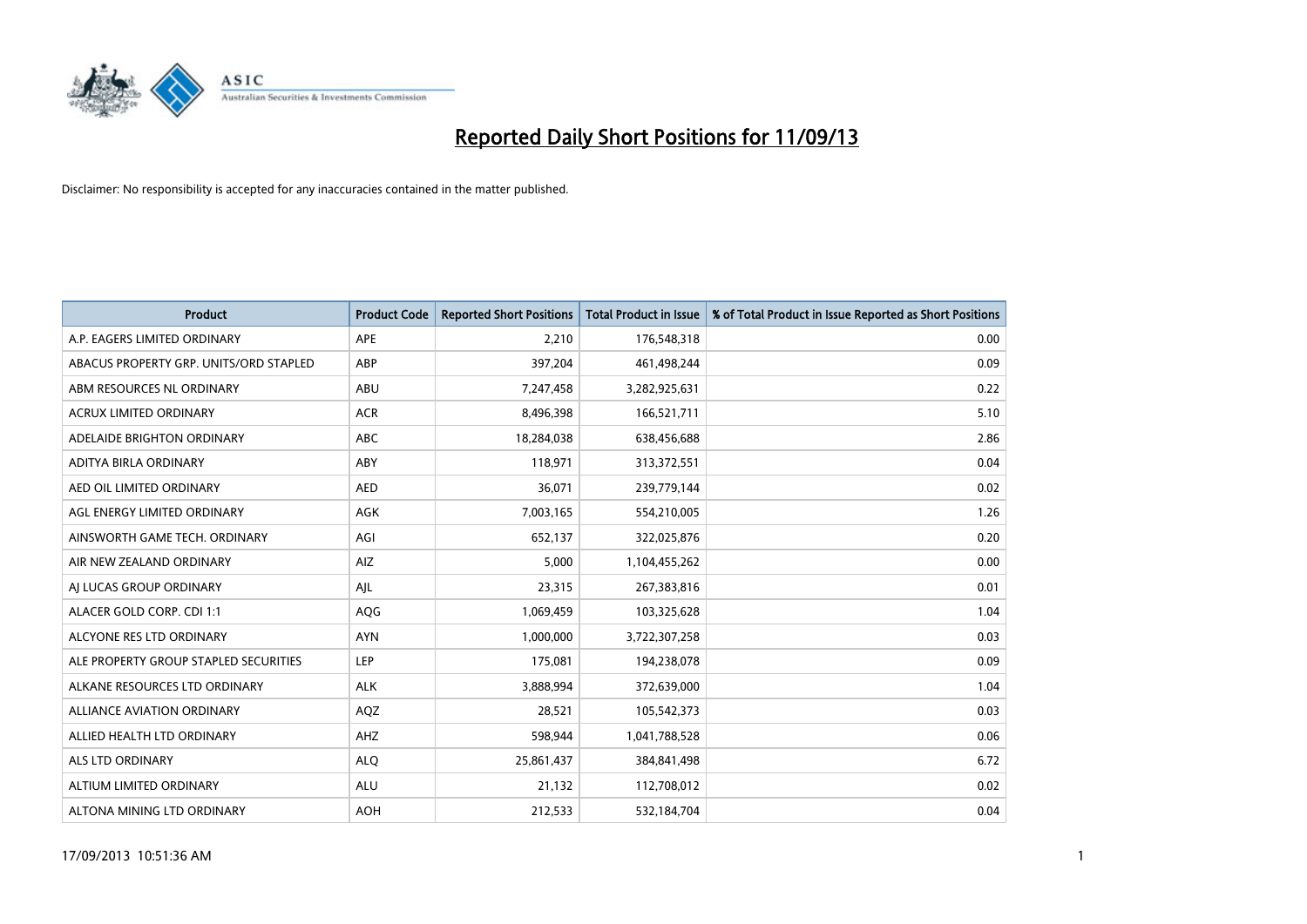

| <b>Product</b>                          | <b>Product Code</b> | <b>Reported Short Positions</b> | <b>Total Product in Issue</b> | % of Total Product in Issue Reported as Short Positions |
|-----------------------------------------|---------------------|---------------------------------|-------------------------------|---------------------------------------------------------|
| ALUMINA LIMITED ORDINARY                | <b>AWC</b>          | 165,689,654                     | 2,806,225,615                 | 5.90                                                    |
| AMALGAMATED HOLDINGS ORDINARY           | AHD                 | 27.048                          | 157,806,992                   | 0.02                                                    |
| AMCOM TELECOMM, ORDINARY                | AMM                 | 644,924                         | 244,557,101                   | 0.26                                                    |
| AMCOR LIMITED ORDINARY                  | AMC                 | 2,868,320                       | 1,206,684,923                 | 0.24                                                    |
| AMP LIMITED ORDINARY                    | AMP                 | 29,440,306                      | 2,944,564,649                 | 1.00                                                    |
| AMPELLA MINING ORDINARY                 | AMX                 | 767,601                         | 248,000,493                   | 0.31                                                    |
| ANGLOGOLD ASHANTI CDI 5:1               | AGG                 | 9                               | 89,207,765                    | 0.00                                                    |
| ANSELL LIMITED ORDINARY                 | <b>ANN</b>          | 10,120,567                      | 130,617,963                   | 7.75                                                    |
| ANTARES ENERGY LTD ORDINARY             | <b>AZZ</b>          | 266,719                         | 255,000,000                   | 0.10                                                    |
| ANZ BANKING GRP LTD ORDINARY            | ANZ                 | 8,102,085                       | 2,743,614,407                 | 0.30                                                    |
| APA GROUP STAPLED SECURITIES            | APA                 | 15,845,714                      | 835,750,807                   | 1.90                                                    |
| APN NEWS & MEDIA ORDINARY               | <b>APN</b>          | 17,073,130                      | 661,526,586                   | 2.58                                                    |
| AQUARIUS PLATINUM. ORDINARY             | <b>AOP</b>          | 7,274,905                       | 486,851,336                   | 1.49                                                    |
| AOUILA RESOURCES ORDINARY               | <b>AQA</b>          | 14,336,993                      | 411,804,442                   | 3.48                                                    |
| ARAFURA RESOURCE LTD ORDINARY           | ARU                 | 8,367                           | 441,270,644                   | 0.00                                                    |
| ARB CORPORATION ORDINARY                | <b>ARP</b>          | 459,759                         | 72,481,302                    | 0.63                                                    |
| ARDENT LEISURE GROUP STAPLED SECURITIES | AAD                 | 2,889,670                       | 404,994,420                   | 0.71                                                    |
| ARISTOCRAT LEISURE ORDINARY             | ALL                 | 8,044,325                       | 551,418,047                   | 1.46                                                    |
| ARRIUM LTD ORDINARY                     | ARI                 | 24,116,536                      | 1,355,433,903                 | 1.78                                                    |
| ASCIANO LIMITED ORDINARY                | <b>AIO</b>          | 15,752,460                      | 975,385,664                   | 1.61                                                    |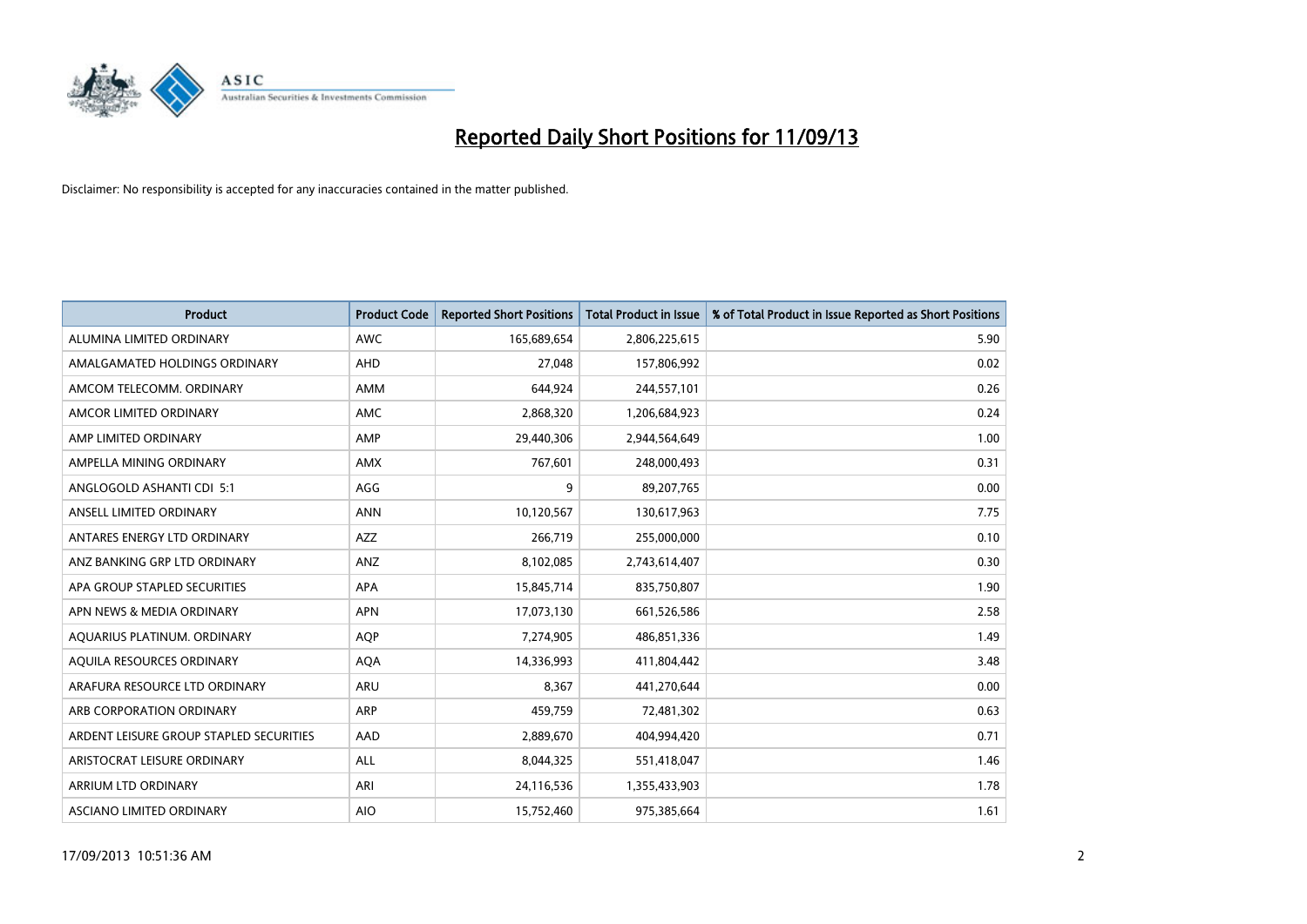

| <b>Product</b>                            | <b>Product Code</b> | <b>Reported Short Positions</b> | <b>Total Product in Issue</b> | % of Total Product in Issue Reported as Short Positions |
|-------------------------------------------|---------------------|---------------------------------|-------------------------------|---------------------------------------------------------|
| ASG GROUP LIMITED ORDINARY                | ASZ                 | 1,219,361                       | 206,720,839                   | 0.59                                                    |
| ASPEN GROUP ORD/UNITS STAPLED             | APZ                 | 470,018                         | 1,192,665,422                 | 0.04                                                    |
| ASTRO JAP PROP GROUP STAPLED US PROHIBIT. | AJA                 | 19,786                          | 67,211,752                    | 0.03                                                    |
| ASX LIMITED ORDINARY                      | ASX                 | 2,064,793                       | 193,595,162                   | 1.07                                                    |
| ATLAS IRON LIMITED ORDINARY               | <b>AGO</b>          | 51,596,765                      | 909,718,409                   | 5.67                                                    |
| AUCKLAND INTERNATION ORDINARY             | <b>AIA</b>          | 2,615                           | 1,322,564,489                 | 0.00                                                    |
| AURIZON HOLDINGS LTD ORDINARY             | AZJ                 | 2,948,244                       | 2,137,284,503                 | 0.14                                                    |
| AURORA OIL & GAS ORDINARY                 | <b>AUT</b>          | 5,721,162                       | 448,785,778                   | 1.27                                                    |
| <b>AUSDRILL LIMITED ORDINARY</b>          | <b>ASL</b>          | 14,815,617                      | 312,277,224                   | 4.74                                                    |
| AUSENCO LIMITED ORDINARY                  | AAX                 | 860,560                         | 123,527,574                   | 0.70                                                    |
| AUSTAL LIMITED ORDINARY                   | ASB                 | 583,116                         | 346,007,639                   | 0.17                                                    |
| AUSTBROKERS HOLDINGS ORDINARY             | <b>AUB</b>          | 13,634                          | 58,148,980                    | 0.02                                                    |
| AUSTIN ENGINEERING ORDINARY               | ANG                 | 311,689                         | 73,164,403                    | 0.43                                                    |
| AUSTRALAND PROPERTY STAPLED SECURITY      | <b>ALZ</b>          | 1,255,508                       | 578,324,670                   | 0.22                                                    |
| AUSTRALIAN AGRICULT, ORDINARY             | AAC                 | 4,300,126                       | 313,113,358                   | 1.37                                                    |
| AUSTRALIAN EDUCATION UNITS                | <b>AEU</b>          | 4,127                           | 175,465,397                   | 0.00                                                    |
| AUSTRALIAN INFR LTD ORDINARY              | <b>AIX</b>          | 109,547                         | 620,733,944                   | 0.02                                                    |
| AUSTRALIAN PHARM, ORDINARY                | API                 | 164,918                         | 488,115,883                   | 0.03                                                    |
| AUTOMOTIVE HOLDINGS ORDINARY              | AHE                 | 217,749                         | 260,579,682                   | 0.08                                                    |
| AVJENNINGS LIMITED ORDINARY               | <b>AVJ</b>          | 69,999                          | 384,423,851                   | 0.02                                                    |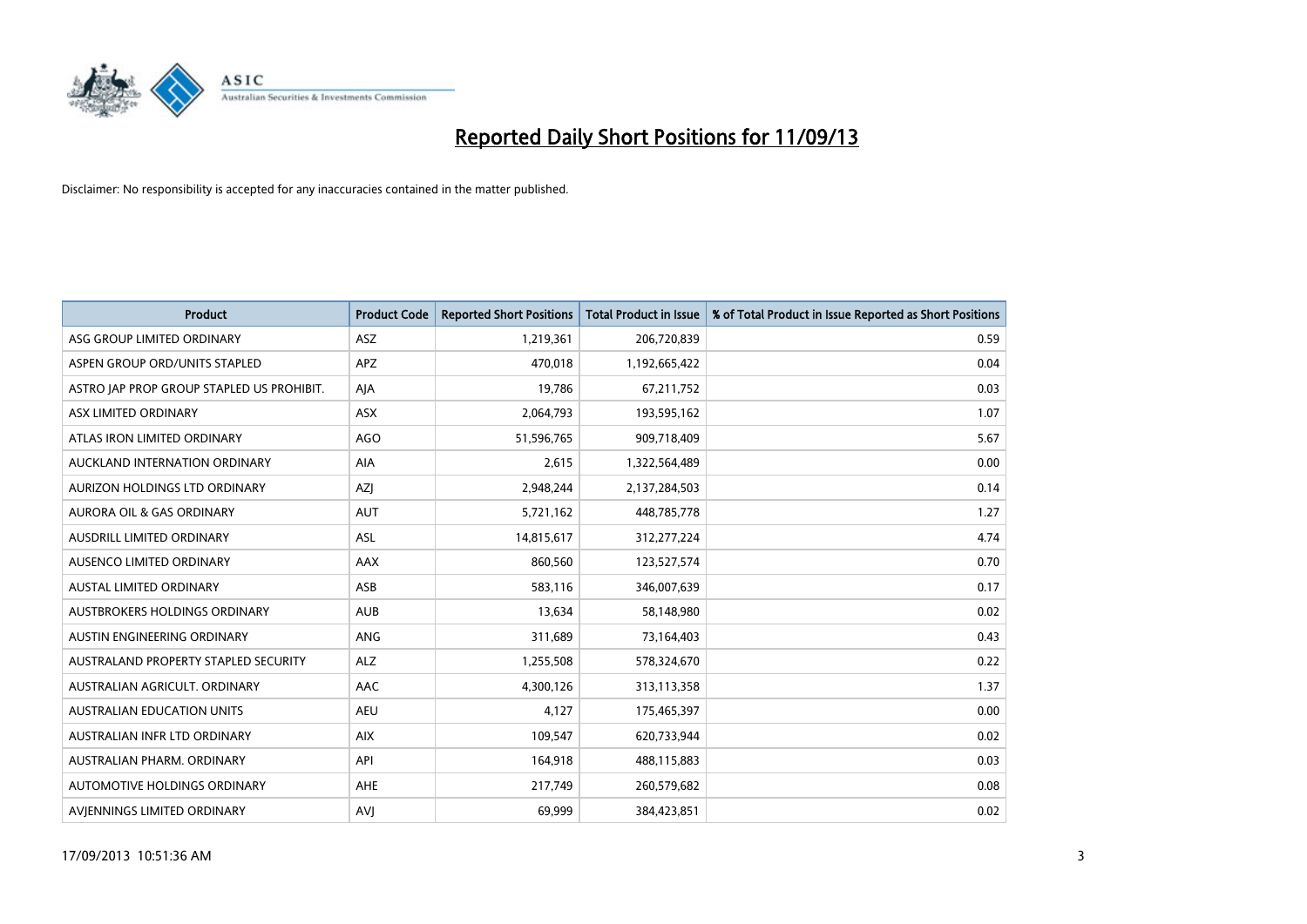

| <b>Product</b>                         | <b>Product Code</b> | <b>Reported Short Positions</b> | <b>Total Product in Issue</b> | % of Total Product in Issue Reported as Short Positions |
|----------------------------------------|---------------------|---------------------------------|-------------------------------|---------------------------------------------------------|
| AWE LIMITED ORDINARY                   | <b>AWE</b>          | 1,223,364                       | 522,116,985                   | 0.23                                                    |
| BANDANNA ENERGY ORDINARY               | <b>BND</b>          | 18,466,492                      | 528,481,199                   | 3.49                                                    |
| BANK OF QUEENSLAND. ORDINARY           | <b>BOQ</b>          | 7,206,247                       | 319,809,993                   | 2.25                                                    |
| <b>BASE RES LIMITED ORDINARY</b>       | <b>BSE</b>          | 4,683,235                       | 561,840,029                   | 0.83                                                    |
| BATHURST RES NZ LTD ORDINARY           | <b>BRL</b>          | 41,978,868                      | 804,135,097                   | 5.22                                                    |
| BEACH ENERGY LIMITED ORDINARY          | <b>BPT</b>          | 23,201,543                      | 1,269,521,118                 | 1.83                                                    |
| BEADELL RESOURCE LTD ORDINARY          | <b>BDR</b>          | 51,062,359                      | 788,277,280                   | 6.48                                                    |
| <b>BEGA CHEESE LTD ORDINARY</b>        | <b>BGA</b>          | 72,818                          | 151,866,050                   | 0.05                                                    |
| BENDIGO AND ADELAIDE ORDINARY          | <b>BEN</b>          | 13,177,522                      | 407,229,525                   | 3.24                                                    |
| BERKELEY RESOURCES ORDINARY            | <b>BKY</b>          | 588,041                         | 179,393,323                   | 0.33                                                    |
| <b>BHP BILLITON LIMITED ORDINARY</b>   | <b>BHP</b>          | 4,921,873                       | 3,211,691,105                 | 0.15                                                    |
| <b>BILLABONG ORDINARY</b>              | <b>BBG</b>          | 22,876,162                      | 478,944,292                   | 4.78                                                    |
| <b>BIONOMICS LIMITED ORDINARY</b>      | <b>BNO</b>          | 202,932                         | 411,577,046                   | 0.05                                                    |
| BKI INVESTMENT LTD ORDINARY            | BKI                 | 78,194                          | 447,754,864                   | 0.02                                                    |
| <b>BLACKMORES LIMITED ORDINARY</b>     | <b>BKL</b>          | 7,952                           | 16,973,764                    | 0.05                                                    |
| BLACKTHORN RESOURCES ORD US PROHIBITED | <b>BTR</b>          | 1,053,867                       | 164,285,950                   | 0.64                                                    |
| <b>BLUESCOPE STEEL LTD ORDINARY</b>    | <b>BSL</b>          | 3,570,525                       | 558,733,728                   | 0.64                                                    |
| <b>BOART LONGYEAR ORDINARY</b>         | <b>BLY</b>          | 47,311,940                      | 461,163,412                   | 10.26                                                   |
| <b>BOOM LOGISTICS ORDINARY</b>         | <b>BOL</b>          | 99.999                          | 470,598,576                   | 0.02                                                    |
| <b>BORAL LIMITED, ORDINARY</b>         | <b>BLD</b>          | 57,529,504                      | 774,000,641                   | 7.43                                                    |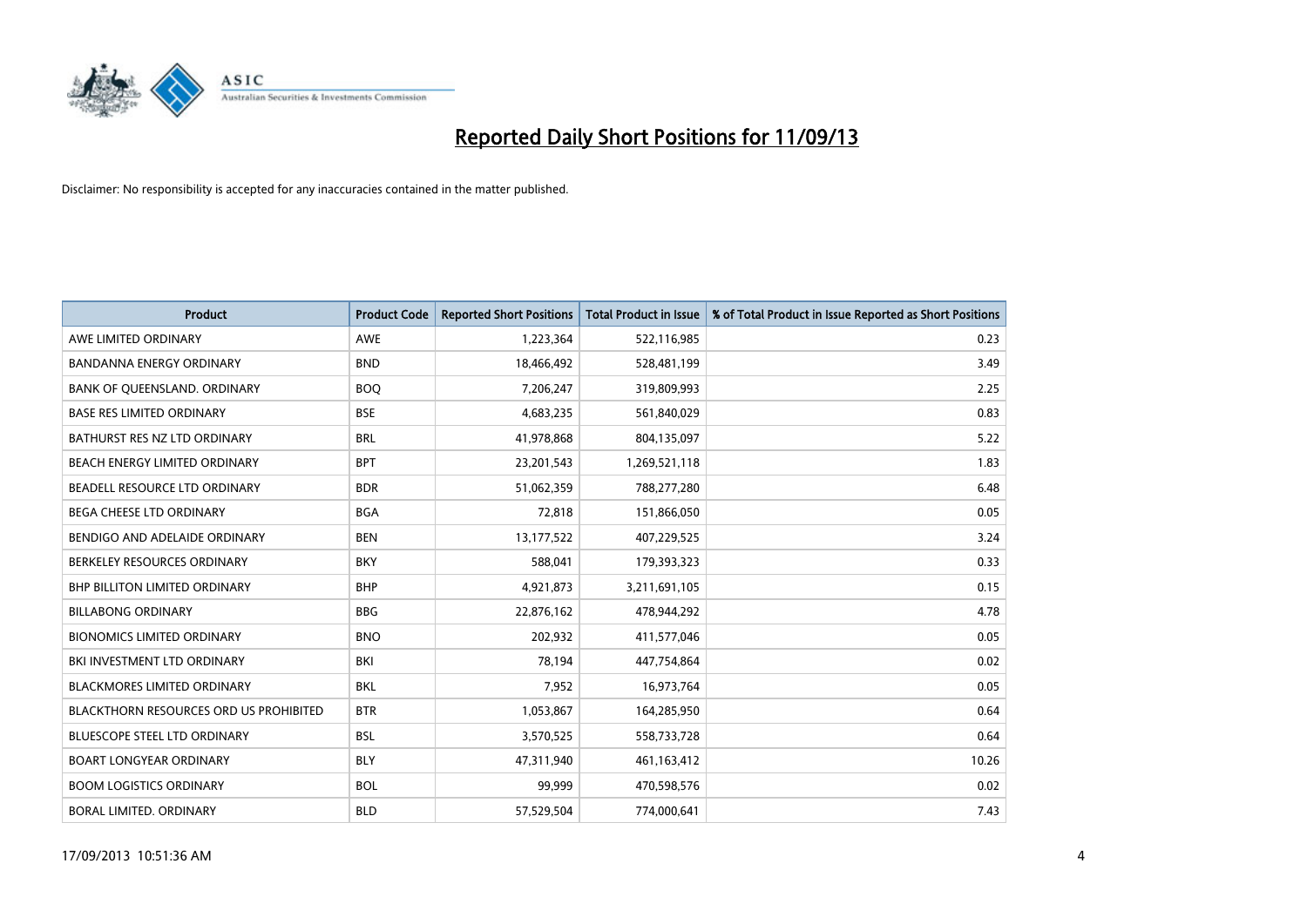

| <b>Product</b>                       | <b>Product Code</b> | <b>Reported Short Positions</b> | <b>Total Product in Issue</b> | % of Total Product in Issue Reported as Short Positions |
|--------------------------------------|---------------------|---------------------------------|-------------------------------|---------------------------------------------------------|
| BRADKEN LIMITED ORDINARY             | <b>BKN</b>          | 14,231,219                      | 169,240,662                   | 8.41                                                    |
| <b>BRAMBLES LIMITED ORDINARY</b>     | <b>BXB</b>          | 1,823,947                       | 1,558,474,342                 | 0.12                                                    |
| <b>BREVILLE GROUP LTD ORDINARY</b>   | <b>BRG</b>          | 4,096,553                       | 130,095,322                   | 3.15                                                    |
| BRICKWORKS LIMITED ORDINARY          | <b>BKW</b>          | 62,349                          | 147,818,132                   | 0.04                                                    |
| <b>BROCKMAN MINING LTD ORDINARY</b>  | <b>BCK</b>          | 181,990                         | 7,894,482,131                 | 0.00                                                    |
| BT INVESTMENT MNGMNT ORDINARY        | <b>BTT</b>          | 96,580                          | 278,100,237                   | 0.03                                                    |
| <b>BUCCANEER ENERGY LTD ORDINARY</b> | <b>BCC</b>          | 57.127                          | 2,398,671,956                 | 0.00                                                    |
| <b>BURU ENERGY ORDINARY</b>          | <b>BRU</b>          | 11,240,299                      | 295,336,429                   | 3.81                                                    |
| <b>BWP TRUST ORDINARY UNITS</b>      | <b>BWP</b>          | 7,015,689                       | 627,165,919                   | 1.12                                                    |
| CABCHARGE AUSTRALIA ORDINARY         | CAB                 | 12,564,990                      | 120,430,683                   | 10.43                                                   |
| CALTEX AUSTRALIA ORDINARY            | <b>CTX</b>          | 1,957,649                       | 270,000,000                   | 0.73                                                    |
| CAPE LAMBERT RES LTD ORDINARY        | <b>CFE</b>          | 1,408,352                       | 676,191,942                   | 0.21                                                    |
| <b>CARBON ENERGY ORDINARY</b>        | <b>CNX</b>          | 120,261                         | 975,168,303                   | 0.01                                                    |
| <b>CARDNO LIMITED ORDINARY</b>       | CDD                 | 9,957,817                       | 144,126,327                   | 6.91                                                    |
| CARNARVON PETROLEUM ORDINARY         | <b>CVN</b>          | 25,193                          | 934,109,501                   | 0.00                                                    |
| CARSALES.COM LTD ORDINARY            | <b>CRZ</b>          | 2,568,312                       | 237,095,082                   | 1.08                                                    |
| <b>CASH CONVERTERS ORDINARY</b>      | CCV                 | 3,502,800                       | 423,861,025                   | 0.83                                                    |
| CEDAR WOODS PROP. ORDINARY           | <b>CWP</b>          | 10,035                          | 73,359,551                    | 0.01                                                    |
| CENTRAL PETROLEUM ORDINARY           | <b>CTP</b>          | 1,118,754                       | 1,546,078,845                 | 0.07                                                    |
| <b>CERAMIC FUEL CELLS ORDINARY</b>   | <b>CFU</b>          | 691,102                         | 1,591,941,620                 | 0.04                                                    |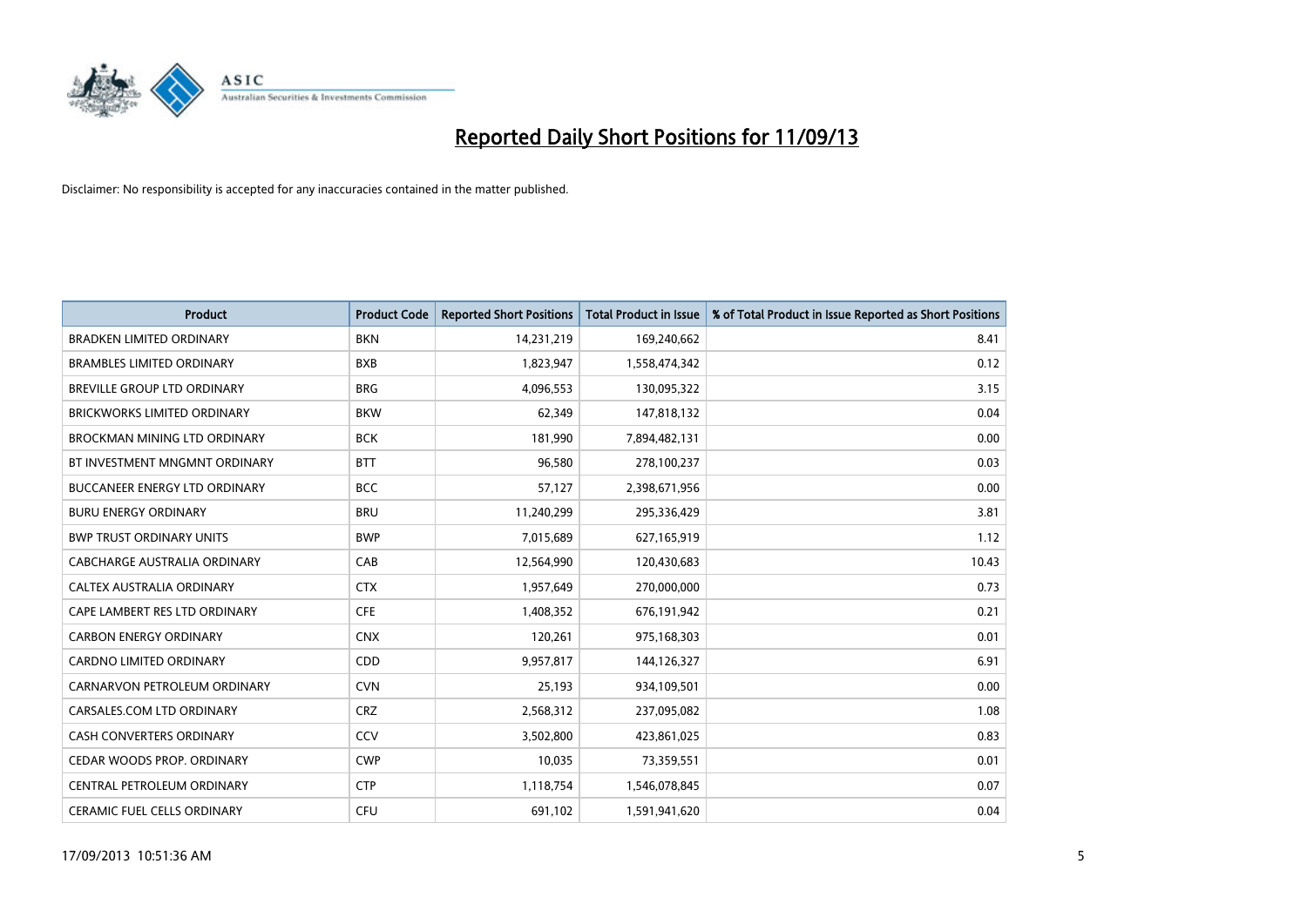

| <b>Product</b>                          | <b>Product Code</b> | <b>Reported Short Positions</b> | <b>Total Product in Issue</b> | % of Total Product in Issue Reported as Short Positions |
|-----------------------------------------|---------------------|---------------------------------|-------------------------------|---------------------------------------------------------|
| CFS RETAIL TRUST GRP STAPLED SECURITIES | <b>CFX</b>          | 58,902,045                      | 2,858,286,690                 | 2.06                                                    |
| CHALICE GOLD MINES ORDINARY             | <b>CHN</b>          | 50,000                          | 251,230,886                   | 0.02                                                    |
| CHALLENGER DIV.PRO. STAPLED UNITS       | <b>CDI</b>          | 16,446                          | 214,101,013                   | 0.01                                                    |
| <b>CHALLENGER LIMITED ORDINARY</b>      | <b>CGF</b>          | 3,173,407                       | 530,862,585                   | 0.60                                                    |
| CHANDLER MACLEOD LTD ORDINARY           | <b>CMG</b>          | 70,557                          | 469,679,390                   | 0.02                                                    |
| CHARTER HALL GROUP STAPLED US PROHIBIT. | <b>CHC</b>          | 333,135                         | 309,018,843                   | 0.11                                                    |
| <b>CHARTER HALL RETAIL UNITS</b>        | <b>COR</b>          | 6,875,388                       | 341,843,880                   | 2.01                                                    |
| <b>CHORUS LIMITED ORDINARY</b>          | <b>CNU</b>          | 91,351                          | 389,299,049                   | 0.02                                                    |
| CITIGOLD CORP LTD ORDINARY              | <b>CTO</b>          | 153,427                         | 1,352,907,765                 | 0.01                                                    |
| <b>CLOUGH LIMITED ORDINARY</b>          | <b>CLO</b>          | 439,341                         | 777,090,670                   | 0.06                                                    |
| COAL OF AFRICA LTD ORDINARY             | <b>CZA</b>          | 10,326                          | 1,048,368,613                 | 0.00                                                    |
| COALSPUR MINES LTD ORDINARY             | <b>CPL</b>          | 9,352,694                       | 641,394,435                   | 1.46                                                    |
| COCA-COLA AMATIL ORDINARY               | <b>CCL</b>          | 17,286,145                      | 763,590,249                   | 2.26                                                    |
| <b>COCHLEAR LIMITED ORDINARY</b>        | <b>COH</b>          | 6,200,788                       | 57,040,932                    | 10.87                                                   |
| <b>COCKATOO COAL ORDINARY</b>           | <b>COK</b>          | 14,034,113                      | 1,021,101,465                 | 1.37                                                    |
| CODAN LIMITED ORDINARY                  | <b>CDA</b>          | 1,072,919                       | 176,926,104                   | 0.61                                                    |
| COFFEY INTERNATIONAL ORDINARY           | <b>COF</b>          | 41,002                          | 255,833,165                   | 0.02                                                    |
| <b>COLLECTION HOUSE ORDINARY</b>        | <b>CLH</b>          | 950,000                         | 123,907,720                   | 0.77                                                    |
| <b>COLLINS FOODS LTD ORDINARY</b>       | <b>CKF</b>          | 528,002                         | 93,000,003                    | 0.57                                                    |
| COMMONWEALTH BANK, ORDINARY             | <b>CBA</b>          | 9,001,391                       | 1,611,928,836                 | 0.56                                                    |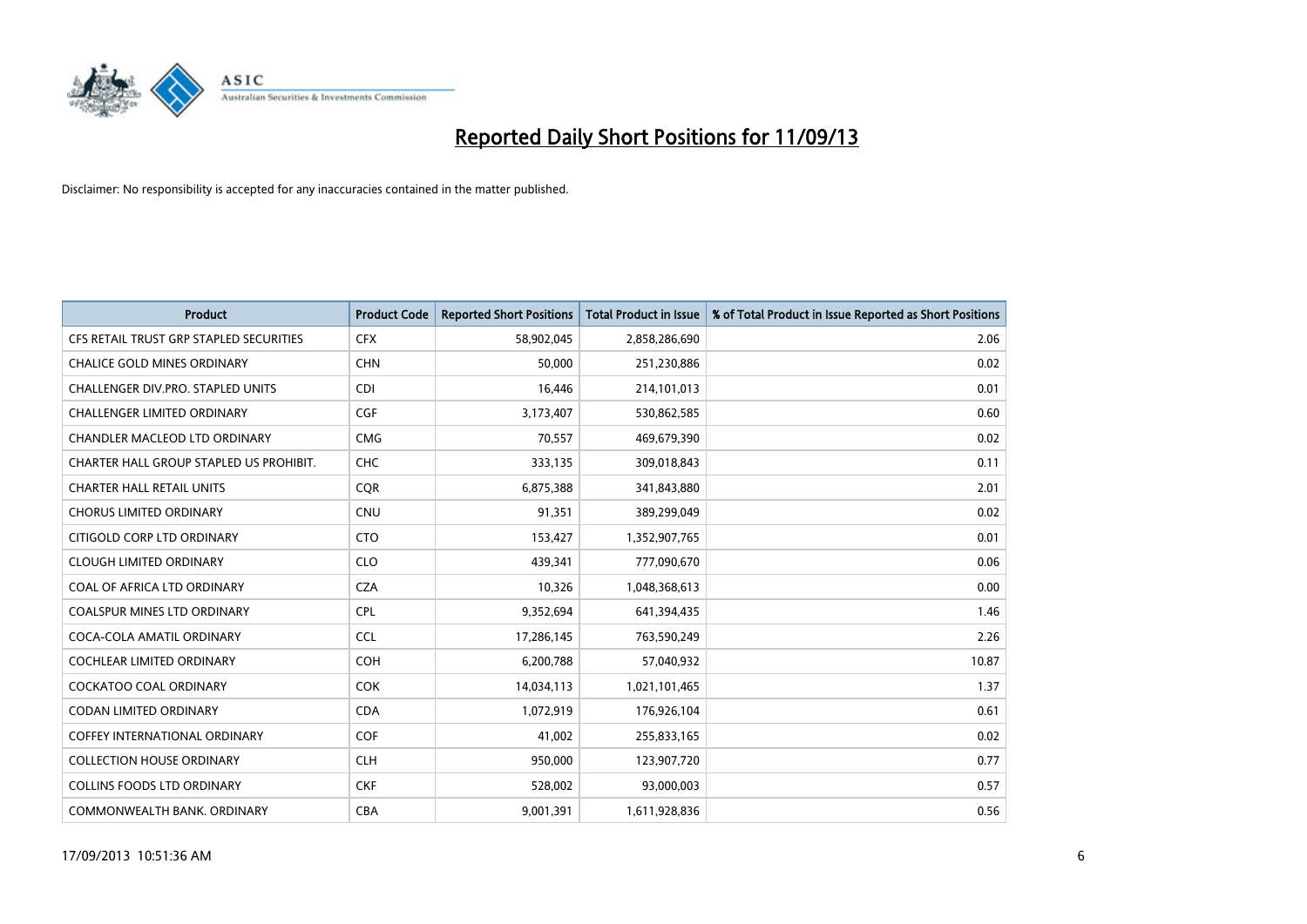

| <b>Product</b>                          | <b>Product Code</b> | <b>Reported Short Positions</b> | <b>Total Product in Issue</b> | % of Total Product in Issue Reported as Short Positions |
|-----------------------------------------|---------------------|---------------------------------|-------------------------------|---------------------------------------------------------|
| <b>COMMONWEALTH PROP ORDINARY UNITS</b> | <b>CPA</b>          | 33,152,730                      | 2,347,003,413                 | 1.41                                                    |
| <b>COMPASS RESOURCES ORDINARY</b>       | <b>CMR</b>          | 7,472                           | 1,403,744,100                 | 0.00                                                    |
| <b>COMPUTERSHARE LTD ORDINARY</b>       | <b>CPU</b>          | 11,599,589                      | 556,203,079                   | 2.09                                                    |
| COOPER ENERGY LTD ORDINARY              | <b>COE</b>          | 29,299                          | 329,099,922                   | 0.01                                                    |
| <b>CORP TRAVEL LIMITED ORDINARY</b>     | <b>CTD</b>          | 150,273                         | 78,221,245                    | 0.19                                                    |
| <b>CREDIT CORP GROUP ORDINARY</b>       | <b>CCP</b>          | 16,011                          | 45,932,899                    | 0.03                                                    |
| CROMWELL PROP STAPLED SECURITIES        | <b>CMW</b>          | 1,250,200                       | 1,717,823,929                 | 0.07                                                    |
| <b>CROWE HORWATH AUS ORDINARY</b>       | <b>CRH</b>          | 445,098                         | 269,665,096                   | 0.17                                                    |
| <b>CROWN LIMITED ORDINARY</b>           | <b>CWN</b>          | 3,872,215                       | 728,394,185                   | 0.53                                                    |
| <b>CSG LIMITED ORDINARY</b>             | CSV                 | 88,366                          | 278,355,477                   | 0.03                                                    |
| <b>CSL LIMITED ORDINARY</b>             | <b>CSL</b>          | 397,644                         | 487,088,966                   | 0.08                                                    |
| <b>CSR LIMITED ORDINARY</b>             | <b>CSR</b>          | 36,601,404                      | 506,000,315                   | 7.23                                                    |
| <b>CUDECO LIMITED ORDINARY</b>          | CDU                 | 7,130,855                       | 205,017,174                   | 3.48                                                    |
| DART ENERGY LTD ORDINARY                | <b>DTE</b>          | 20,193,038                      | 878,789,752                   | 2.30                                                    |
| DATA#3 LIMITED ORDINARY                 | <b>DTL</b>          | 88,109                          | 153,974,950                   | 0.06                                                    |
| DAVID JONES LIMITED ORDINARY            | <b>DIS</b>          | 57,450,959                      | 535,002,401                   | 10.74                                                   |
| DECMIL GROUP LIMITED ORDINARY           | <b>DCG</b>          | 3,716,877                       | 168,657,794                   | 2.20                                                    |
| DEEP YELLOW LIMITED ORDINARY            | <b>DYL</b>          | 100,002                         | 1,562,794,247                 | 0.01                                                    |
| DEXUS PROPERTY GROUP STAPLED UNITS      | <b>DXS</b>          | 14,999,105                      | 4,673,157,562                 | 0.32                                                    |
| DISCOVERY METALS LTD ORDINARY           | <b>DML</b>          | 11,739,331                      | 486,986,451                   | 2.41                                                    |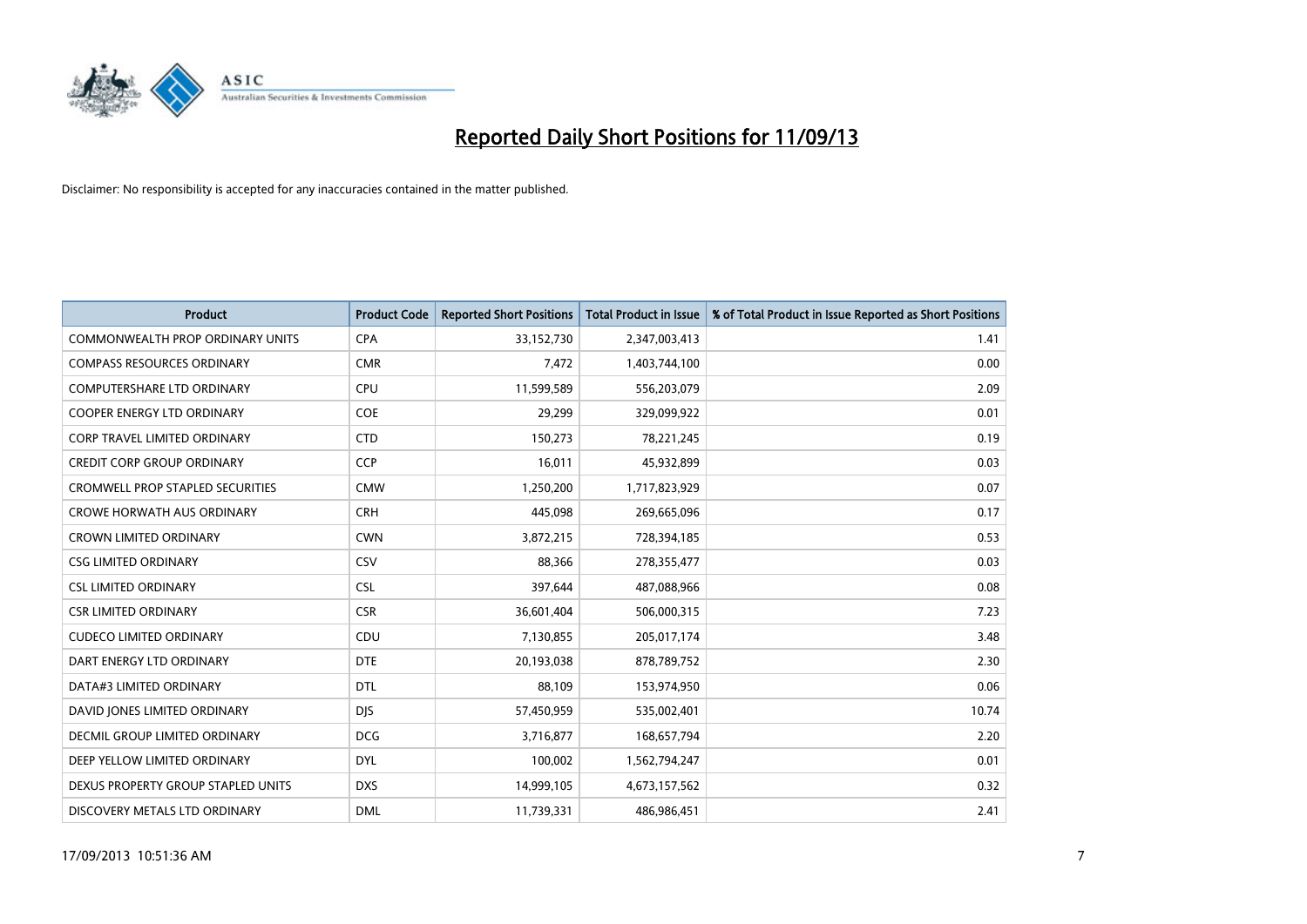

| <b>Product</b>                       | <b>Product Code</b> | <b>Reported Short Positions</b> | <b>Total Product in Issue</b> | % of Total Product in Issue Reported as Short Positions |
|--------------------------------------|---------------------|---------------------------------|-------------------------------|---------------------------------------------------------|
| DOMINO PIZZA ENTERPR ORDINARY        | <b>DMP</b>          | 400,505                         | 83,990,955                    | 0.48                                                    |
| DONACO INTERNATIONAL ORDINARY        | <b>DNA</b>          | 65,811                          | 371,719,896                   | 0.02                                                    |
| DOWNER EDI LIMITED ORDINARY          | <b>DOW</b>          | 10,270,918                      | 433,409,429                   | 2.37                                                    |
| DRILLSEARCH ENERGY ORDINARY          | <b>DLS</b>          | 14,451,783                      | 428,465,895                   | 3.37                                                    |
| DUET GROUP STAPLED US PROHIBIT.      | <b>DUE</b>          | 1,470,254                       | 1,237,195,531                 | 0.12                                                    |
| DULUXGROUP LIMITED ORDINARY          | <b>DLX</b>          | 2,750,277                       | 377,019,430                   | 0.73                                                    |
| <b>DWS LTD ORDINARY</b>              | <b>DWS</b>          | 462,600                         | 132,362,763                   | 0.35                                                    |
| ECHO ENTERTAINMENT ORDINARY          | <b>EGP</b>          | 3,264,122                       | 825,672,730                   | 0.40                                                    |
| ELDERS LIMITED ORDINARY              | <b>ELD</b>          | 18,256,307                      | 455,013,329                   | 4.01                                                    |
| ELEMENTAL MINERALS ORDINARY          | <b>ELM</b>          | 4,986                           | 303,263,391                   | 0.00                                                    |
| ELEMENTOS LIMITED ORDINARY           | <b>ELT</b>          | 16                              | 188,638,746                   | 0.00                                                    |
| <b>EMECO HOLDINGS ORDINARY</b>       | <b>EHL</b>          | 23,806,619                      | 599,675,707                   | 3.97                                                    |
| <b>ENDEAVOUR MIN CORP CDI 1:1</b>    | <b>EVR</b>          | 432,686                         | 94,057,031                    | 0.46                                                    |
| <b>ENERGY RESOURCES ORDINARY 'A'</b> | <b>ERA</b>          | 8,250,003                       | 517,725,062                   | 1.59                                                    |
| <b>ENERGY WORLD CORPOR, ORDINARY</b> | <b>EWC</b>          | 26,418,481                      | 1,734,166,672                 | 1.52                                                    |
| <b>ENVESTRA LIMITED ORDINARY</b>     | <b>ENV</b>          | 6,317,573                       | 1,796,808,474                 | 0.35                                                    |
| EQUATORIAL RES LTD ORDINARY          | EQX                 | 8                               | 121,885,353                   | 0.00                                                    |
| ERM POWER LIMITED ORDINARY           | EPW                 | 44,195                          | 207,499,601                   | 0.02                                                    |
| <b>ESERVGLOBAL LIMITED ORDINARY</b>  | ESV                 | 7,244,497                       | 249,045,997                   | 2.91                                                    |
| EVOLUTION MINING LTD ORDINARY        | <b>EVN</b>          | 21,021,752                      | 708,652,367                   | 2.97                                                    |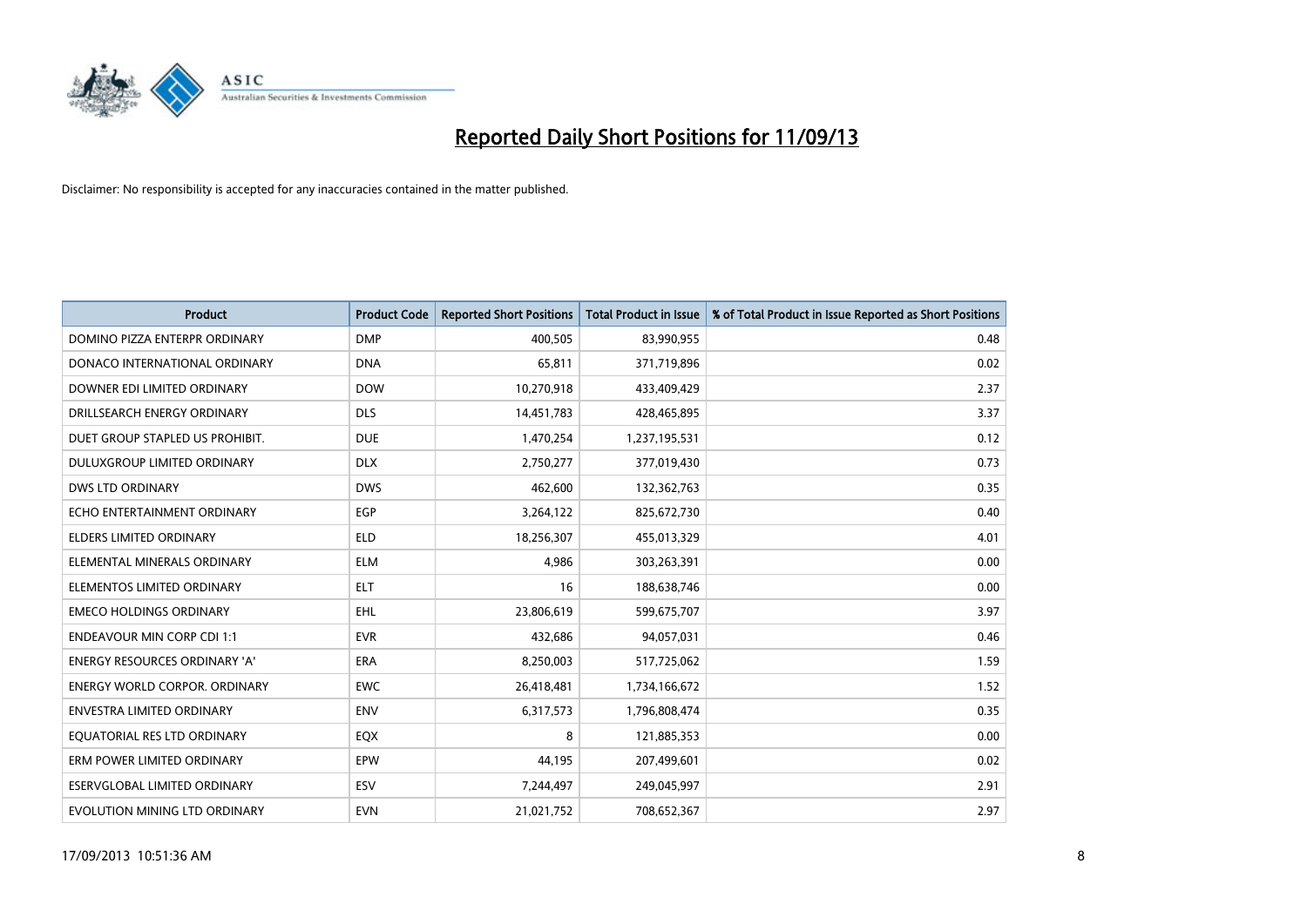

| <b>Product</b>                         | <b>Product Code</b> | <b>Reported Short Positions</b> | <b>Total Product in Issue</b> | % of Total Product in Issue Reported as Short Positions |
|----------------------------------------|---------------------|---------------------------------|-------------------------------|---------------------------------------------------------|
| FAIRFAX MEDIA LTD ORDINARY             | <b>FXJ</b>          | 332,276,868                     | 2,351,955,725                 | 14.13                                                   |
| <b>FANTASTIC HOLDINGS ORDINARY</b>     | <b>FAN</b>          | 17,511                          | 103,068,398                   | 0.02                                                    |
| <b>FAR LTD ORDINARY</b>                | <b>FAR</b>          | 24,104,143                      | 2,499,846,742                 | 0.96                                                    |
| FEDERATION CNTRES ORD/UNIT STAPLED SEC | <b>FDC</b>          | 3,765,035                       | 1,427,641,565                 | 0.26                                                    |
| <b>FINBAR GROUP LIMITED ORDINARY</b>   | <b>FRI</b>          | 10,833                          | 218,006,169                   | 0.00                                                    |
| FISHER & PAYKEL H. ORDINARY            | <b>FPH</b>          | 230,517                         | 546,645,862                   | 0.04                                                    |
| FKP PROPERTY GROUP STAPLED SECURITIES  | <b>FKP</b>          | 10,530,703                      | 321,578,705                   | 3.27                                                    |
| FLEETWOOD CORP ORDINARY                | <b>FWD</b>          | 1,790,158                       | 60,522,619                    | 2.96                                                    |
| FLETCHER BUILDING ORDINARY             | <b>FBU</b>          | 4,937,198                       | 686,096,427                   | 0.72                                                    |
| FLEXIGROUP LIMITED ORDINARY            | <b>FXL</b>          | 62,193                          | 303,385,394                   | 0.02                                                    |
| FLIGHT CENTRE ORDINARY                 | <b>FLT</b>          | 3,549,652                       | 100,483,468                   | 3.53                                                    |
| FLINDERS MINES LTD ORDINARY            | <b>FMS</b>          | 7,173,638                       | 1,824,843,676                 | 0.39                                                    |
| <b>FOCUS MINERALS LTD ORDINARY</b>     | <b>FML</b>          | 39,465,858                      | 9,137,375,877                 | 0.43                                                    |
| <b>FORGE GROUP LIMITED ORDINARY</b>    | FGE                 | 1,210,934                       | 86,169,014                    | 1.41                                                    |
| FORTESCUE METALS GRP ORDINARY          | <b>FMG</b>          | 163,002,781                     | 3,113,798,659                 | 5.23                                                    |
| <b>G.U.D. HOLDINGS ORDINARY</b>        | GUD                 | 5,893,774                       | 71,341,319                    | 8.26                                                    |
| <b>G8 EDUCATION LIMITED ORDINARY</b>   | <b>GEM</b>          | 1,937,453                       | 273,190,260                   | 0.71                                                    |
| <b>GALAXY RESOURCES ORDINARY</b>       | GXY                 | 5,776,123                       | 800,152,412                   | 0.72                                                    |
| <b>GEODYNAMICS LIMITED ORDINARY</b>    | GDY                 | 850                             | 406,452,608                   | 0.00                                                    |
| GI DYNAMICS, INC CDI US PROHIBITED     | GID                 | 874                             | 389,977,755                   | 0.00                                                    |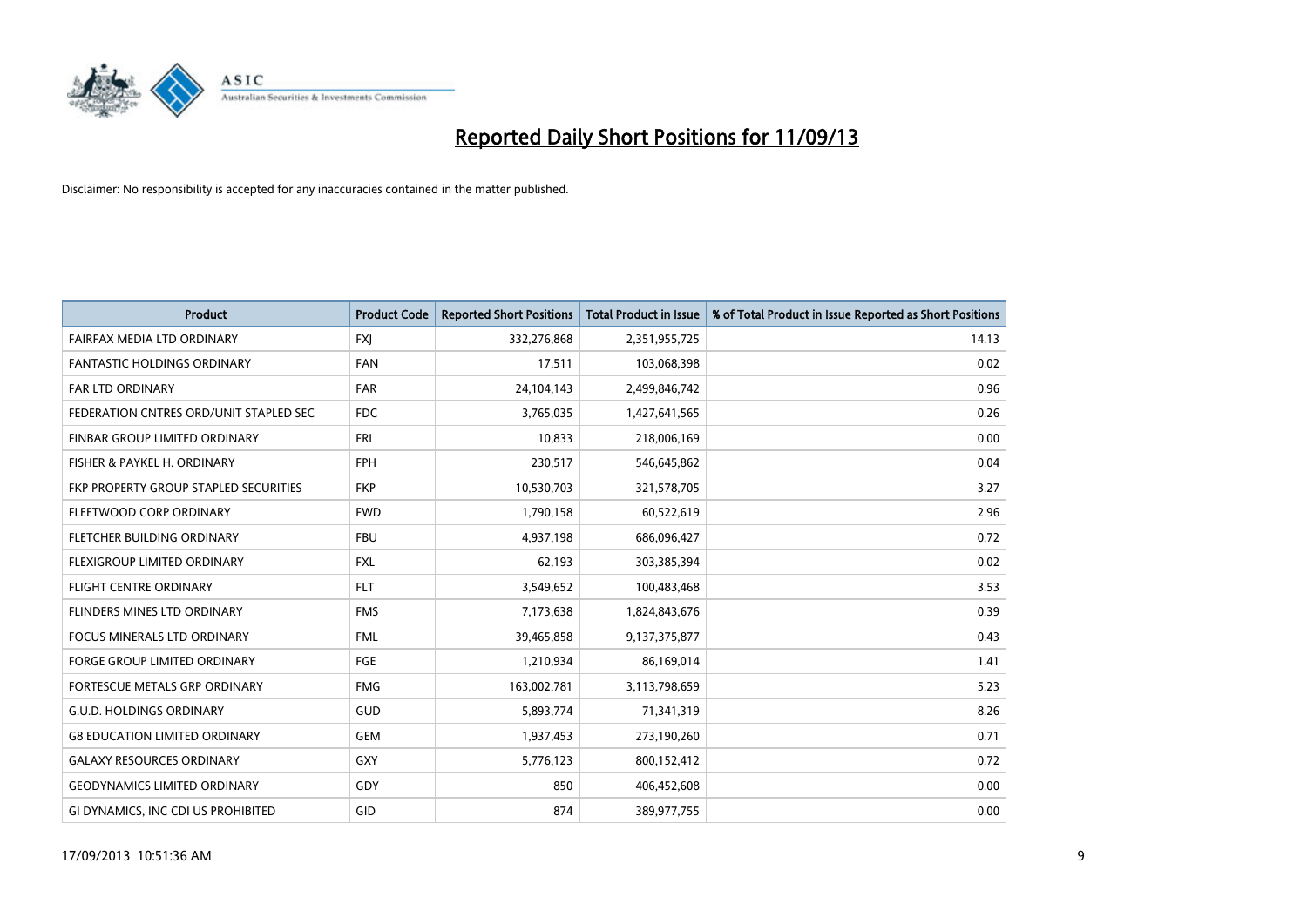

| <b>Product</b>                                   | <b>Product Code</b> | <b>Reported Short Positions</b> | <b>Total Product in Issue</b> | % of Total Product in Issue Reported as Short Positions |
|--------------------------------------------------|---------------------|---------------------------------|-------------------------------|---------------------------------------------------------|
| <b>GINDALBIE METALS LTD ORDINARY</b>             | <b>GBG</b>          | 52,100,177                      | 1,492,982,791                 | 3.49                                                    |
| <b>GOODMAN FIELDER, ORDINARY</b>                 | <b>GFF</b>          | 33,074,521                      | 1,955,559,207                 | 1.69                                                    |
| <b>GOODMAN GROUP STAPLED</b>                     | <b>GMG</b>          | 4,397,635                       | 1,718,698,949                 | 0.26                                                    |
| <b>GPT GROUP STAPLED SEC.</b>                    | GPT                 | 5,577,047                       | 1,728,458,473                 | 0.32                                                    |
| <b>GRAINCORP LIMITED A CLASS ORDINARY</b>        | <b>GNC</b>          | 94,087                          | 228,855,628                   | 0.04                                                    |
| <b>GRANGE RESOURCES, ORDINARY</b>                | <b>GRR</b>          | 5,730,418                       | 1,156,492,195                 | 0.50                                                    |
| <b>GREENCROSS LIMITED ORDINARY</b>               | GXL                 | 48,891                          | 37,454,599                    | 0.13                                                    |
| <b>GREENLAND MIN EN LTD ORDINARY</b>             | GGG                 | 3,916,872                       | 572,720,096                   | 0.68                                                    |
| <b>GROWTHPOINT PROPERTY ORD/UNIT STAPLED SEC</b> | GOZ                 | 49,999                          | 414,229,412                   | 0.01                                                    |
| <b>GRYPHON MINERALS LTD ORDINARY</b>             | GRY                 | 11,061,573                      | 400,691,164                   | 2.76                                                    |
| <b>GUILDFORD COAL LTD ORDINARY</b>               | <b>GUF</b>          | 458,540                         | 635,046,899                   | 0.07                                                    |
| <b>GWA GROUP LTD ORDINARY</b>                    | <b>GWA</b>          | 14,574,330                      | 306,533,770                   | 4.75                                                    |
| HARVEY NORMAN ORDINARY                           | <b>HVN</b>          | 66,459,660                      | 1,062,316,784                 | 6.26                                                    |
| <b>HENDERSON GROUP CDI 1:1</b>                   | <b>HGG</b>          | 1,327,517                       | 733,252,837                   | 0.18                                                    |
| HFA HOLDINGS LIMITED ORDINARY                    | <b>HFA</b>          | 3.863                           | 118,738,157                   | 0.00                                                    |
| HIGHLANDS PACIFIC ORDINARY                       | <b>HIG</b>          | 500,001                         | 789,344,774                   | 0.06                                                    |
| HILLGROVE RES LTD ORDINARY                       | <b>HGO</b>          | 2,860,933                       | 1,023,760,221                 | 0.28                                                    |
| HILLS HOLDINGS LTD ORDINARY                      | <b>HIL</b>          | 57,327                          | 246,500,444                   | 0.02                                                    |
| HORIZON OIL LIMITED ORDINARY                     | <b>HZN</b>          | 71,755,898                      | 1,297,449,932                 | 5.53                                                    |
| HOT CHILI LTD ORDINARY                           | <b>HCH</b>          | 10,000                          | 332,758,886                   | 0.00                                                    |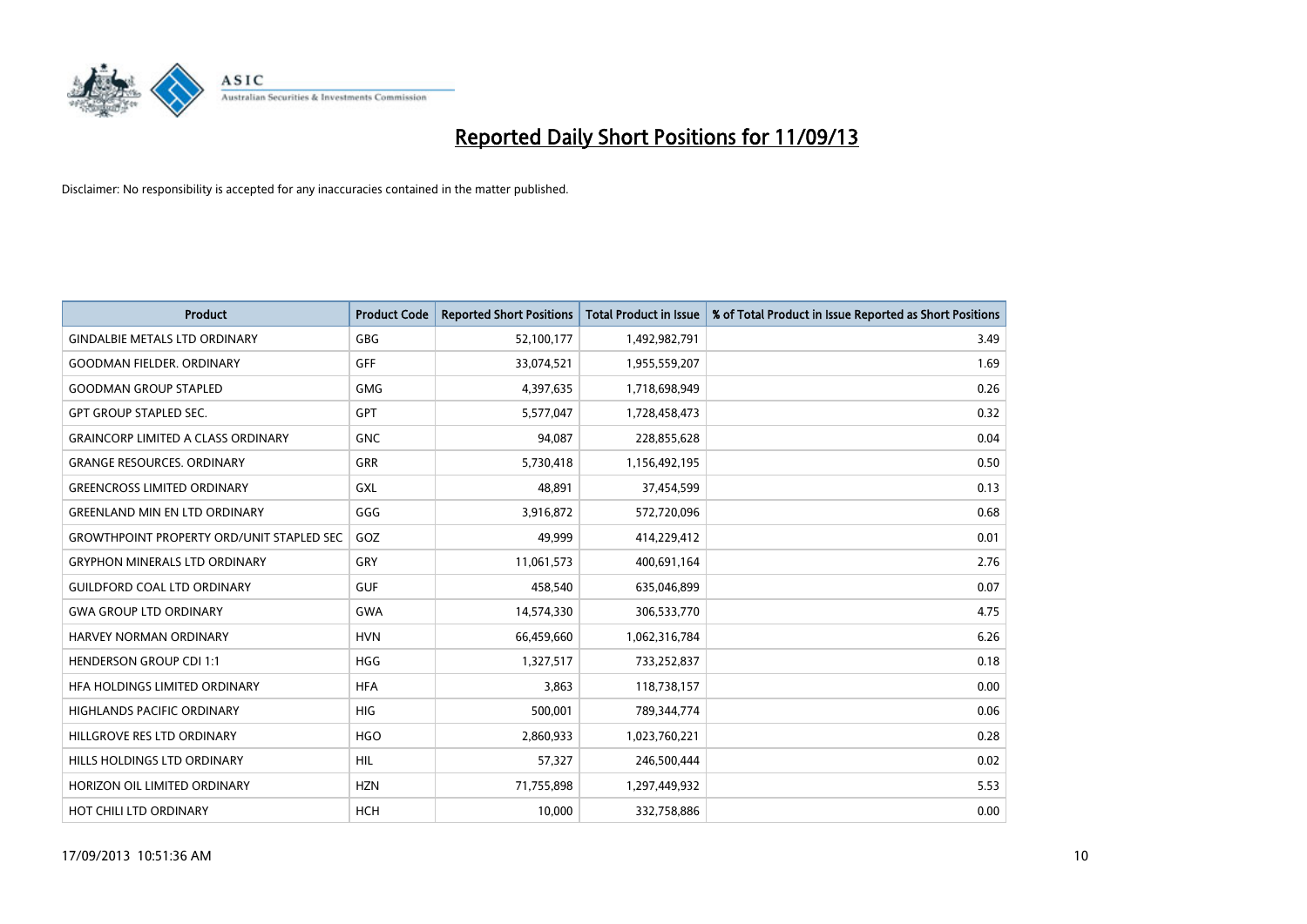

| <b>Product</b>                           | <b>Product Code</b> | <b>Reported Short Positions</b> | <b>Total Product in Issue</b> | % of Total Product in Issue Reported as Short Positions |
|------------------------------------------|---------------------|---------------------------------|-------------------------------|---------------------------------------------------------|
| <b>ICON ENERGY LIMITED ORDINARY</b>      | <b>ICN</b>          | 19,230                          | 535,455,958                   | 0.00                                                    |
| <b>IINET LIMITED ORDINARY</b>            | <b>IIN</b>          | 2,926,427                       | 161,238,847                   | 1.81                                                    |
| <b>ILUKA RESOURCES ORDINARY</b>          | ILU                 | 38,456,398                      | 418,700,517                   | 9.18                                                    |
| <b>IMDEX LIMITED ORDINARY</b>            | <b>IMD</b>          | 4,156,079                       | 210,473,188                   | 1.97                                                    |
| IMF (AUSTRALIA) LTD ORDINARY             | <b>IMF</b>          | 2,583,349                       | 123,203,426                   | 2.10                                                    |
| <b>INCITEC PIVOT ORDINARY</b>            | IPL                 | 18,723,269                      | 1,628,730,107                 | 1.15                                                    |
| <b>INDEPENDENCE GROUP ORDINARY</b>       | IGO                 | 4,362,259                       | 233,323,905                   | 1.87                                                    |
| INDOPHIL RESOURCES ORDINARY              | <b>IRN</b>          | 1,590,641                       | 1,203,146,194                 | 0.13                                                    |
| <b>INFIGEN ENERGY STAPLED SECURITIES</b> | <b>IFN</b>          | 3,373,700                       | 764,993,434                   | 0.44                                                    |
| <b>INFOMEDIA LTD ORDINARY</b>            | IFM                 | 158,809                         | 304,753,155                   | 0.05                                                    |
| <b>INGENIA GROUP STAPLED SECURITIES</b>  | <b>INA</b>          | 933,279                         | 507,179,194                   | 0.18                                                    |
| <b>INOVA RESOURCES LTD ORDINARY</b>      | <b>IVA</b>          | 1,213,844                       | 728,618,577                   | 0.17                                                    |
| <b>INSURANCE AUSTRALIA ORDINARY</b>      | <b>IAG</b>          | 2,890,514                       | 2,079,034,021                 | 0.14                                                    |
| <b>INTREPID MINES ORDINARY</b>           | <b>IAU</b>          | 18,948,731                      | 556,118,015                   | 3.41                                                    |
| INVESTA OFFICE FUND STAPLED SECURITIES   | <b>IOF</b>          | 969,571                         | 614,047,458                   | 0.16                                                    |
| <b>INVOCARE LIMITED ORDINARY</b>         | <b>IVC</b>          | 5,354,270                       | 110,030,298                   | 4.87                                                    |
| <b>IOOF HOLDINGS LTD ORDINARY</b>        | IFL                 | 2,448,895                       | 232,118,034                   | 1.06                                                    |
| <b>IRESS LIMITED ORDINARY</b>            | <b>IRE</b>          | 753,732                         | 158,585,126                   | 0.48                                                    |
| <b>IRON ORE HOLDINGS ORDINARY</b>        | <b>IOH</b>          | 26,197                          | 161,174,005                   | 0.02                                                    |
| <b>ISELECT LTD ORDINARY</b>              | <b>ISU</b>          | 1,775,979                       | 259,964,894                   | 0.68                                                    |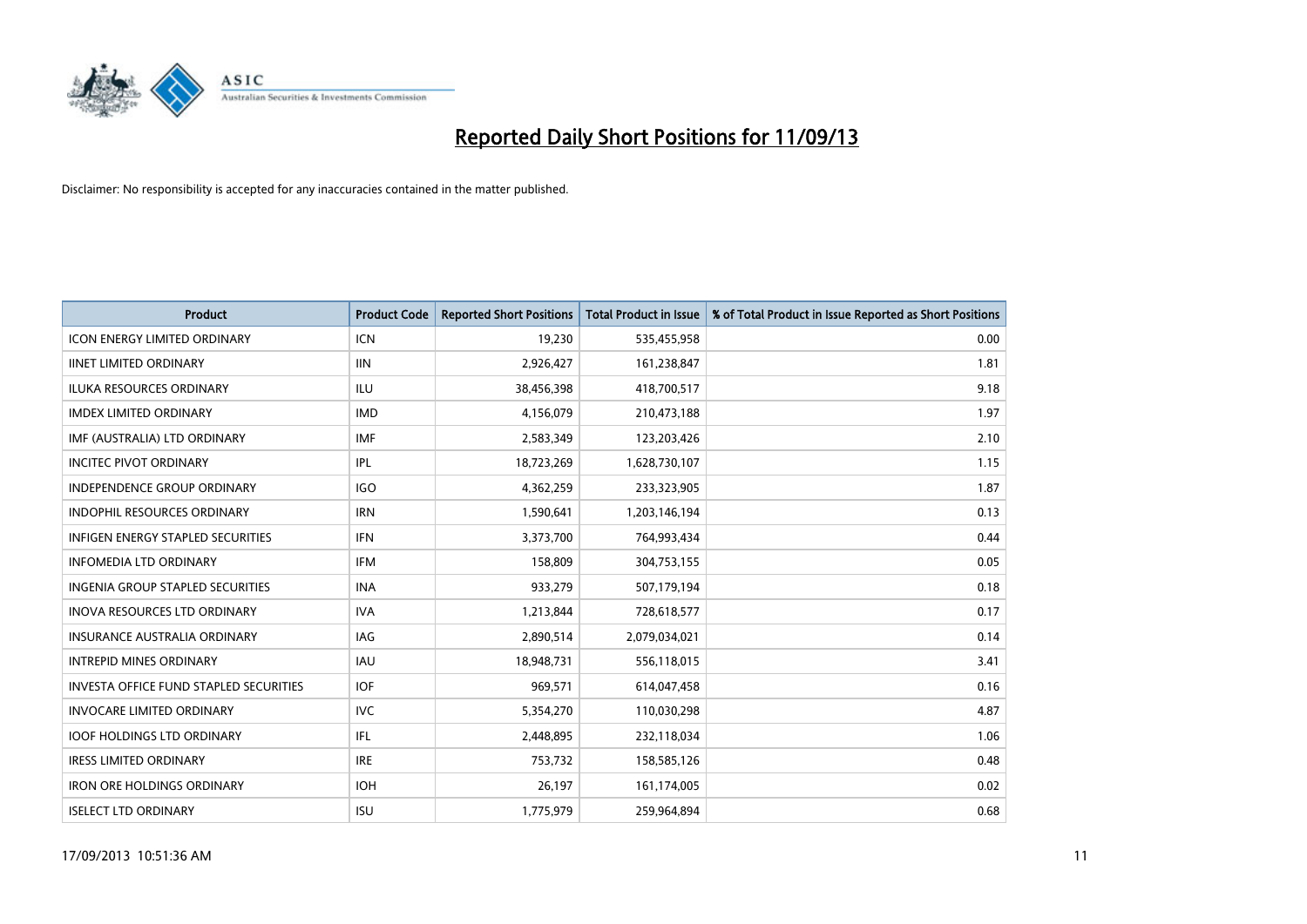

| <b>Product</b>                           | <b>Product Code</b> | <b>Reported Short Positions</b> | <b>Total Product in Issue</b> | % of Total Product in Issue Reported as Short Positions |
|------------------------------------------|---------------------|---------------------------------|-------------------------------|---------------------------------------------------------|
| ISHS EUROPE ETF CDI 1:1                  | <b>IEU</b>          | 9,783                           | 50,800,000                    | 0.02                                                    |
| JAMES HARDIE INDUST CHESS DEPOSITARY INT | <b>IHX</b>          | 6,984,181                       | 442,455,796                   | 1.58                                                    |
| <b>JB HI-FI LIMITED ORDINARY</b>         | <b>IBH</b>          | 9,089,219                       | 99,917,963                    | 9.10                                                    |
| <b>JUPITER MINES ORDINARY</b>            | <b>IMS</b>          | 9,874                           | 2,281,835,383                 | 0.00                                                    |
| <b>KAGARA LTD ORDINARY</b>               | <b>KZL</b>          | 3,352,198                       | 798,953,117                   | 0.42                                                    |
| KAROON GAS AUSTRALIA ORDINARY            | <b>KAR</b>          | 790,365                         | 251,120,769                   | 0.31                                                    |
| KATHMANDU HOLD LTD ORDINARY              | <b>KMD</b>          | 23,308                          | 200,215,894                   | 0.01                                                    |
| <b>KBL MINING LIMITED ORDINARY</b>       | <b>KBL</b>          | 1,820                           | 393,535,629                   | 0.00                                                    |
| KINGSGATE CONSOLID. ORDINARY             | <b>KCN</b>          | 14,455,216                      | 152,284,777                   | 9.49                                                    |
| KINGSROSE MINING LTD ORDINARY            | <b>KRM</b>          | 437,474                         | 335,753,851                   | 0.13                                                    |
| LEIGHTON HOLDINGS ORDINARY               | LEI                 | 18,570,157                      | 337,235,188                   | 5.51                                                    |
| LEND LEASE GROUP UNIT/ORD STAPLED        | LLC                 | 2,463,235                       | 575,508,314                   | 0.43                                                    |
| LINC ENERGY LTD ORDINARY                 | <b>LNC</b>          | 16,472,951                      | 518,687,562                   | 3.18                                                    |
| LION SELECTION GRP ORDINARY              | <b>LSX</b>          | 36                              | 106,911,413                   | 0.00                                                    |
| LYCOPODIUM LIMITED ORDINARY              | LYL                 | 90                              | 38,955,103                    | 0.00                                                    |
| <b>LYNAS CORPORATION ORDINARY</b>        | <b>LYC</b>          | 188,988,385                     | 1,960,801,292                 | 9.64                                                    |
| M2 TELECOMMUNICATION ORDINARY            | <b>MTU</b>          | 7,477,280                       | 178,498,822                   | 4.19                                                    |
| <b>MACA LIMITED ORDINARY</b>             | <b>MLD</b>          | 4,346                           | 172,500,000                   | 0.00                                                    |
| <b>MACMAHON HOLDINGS ORDINARY</b>        | <b>MAH</b>          | 1,807,803                       | 1,261,699,966                 | 0.14                                                    |
| MACO ATLAS ROADS GRP ORDINARY STAPLED    | <b>MOA</b>          | 18,245,799                      | 478,531,436                   | 3.81                                                    |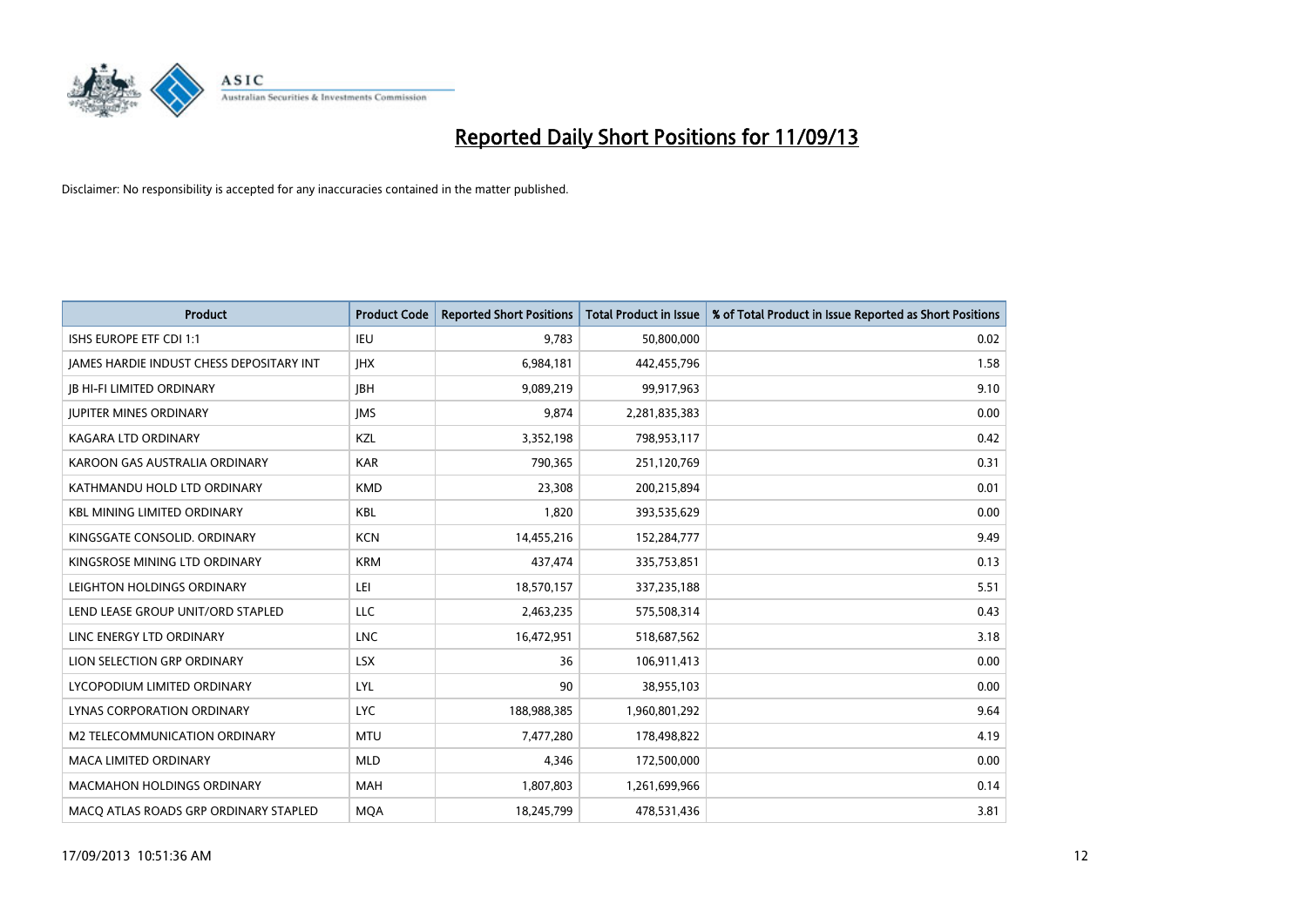

| <b>Product</b>                       | <b>Product Code</b> | <b>Reported Short Positions</b> | <b>Total Product in Issue</b> | % of Total Product in Issue Reported as Short Positions |
|--------------------------------------|---------------------|---------------------------------|-------------------------------|---------------------------------------------------------|
| MACQUARIE GROUP LTD ORDINARY         | <b>MQG</b>          | 1,135,116                       | 339,888,036                   | 0.33                                                    |
| MACQUARIE TELECOM GP ORDINARY        | MAQ                 | 2,661                           | 20,967,121                    | 0.01                                                    |
| MAGELLAN FIN GRP LTD ORDINARY        | <b>MFG</b>          | 577,826                         | 152,782,876                   | 0.38                                                    |
| <b>MATRIX C &amp; E LTD ORDINARY</b> | <b>MCE</b>          | 3,243,588                       | 94,555,428                    | 3.43                                                    |
| MAVERICK DRILLING ORDINARY           | <b>MAD</b>          | 10,361,374                      | 452,726,751                   | 2.29                                                    |
| <b>MAXITRANS INDUSTRIES ORDINARY</b> | <b>MXI</b>          | 41,618                          | 183,993,392                   | 0.02                                                    |
| MAYNE PHARMA LTD ORDINARY            | <b>MYX</b>          | 1,902                           | 563,459,968                   | 0.00                                                    |
| MCMILLAN SHAKESPEARE ORDINARY        | <b>MMS</b>          | 2,324,359                       | 74,523,965                    | 3.12                                                    |
| <b>MCPHERSON'S LTD ORDINARY</b>      | <b>MCP</b>          | 10                              | 89,294,198                    | 0.00                                                    |
| MEDUSA MINING LTD ORDINARY           | <b>MML</b>          | 1,656,723                       | 188,903,911                   | 0.88                                                    |
| MEO AUSTRALIA LTD ORDINARY           | <b>MEO</b>          | 10,845                          | 627,264,587                   | 0.00                                                    |
| <b>MERMAID MARINE ORDINARY</b>       | <b>MRM</b>          | 682,160                         | 230,916,498                   | 0.30                                                    |
| MESOBLAST LIMITED ORDINARY           | <b>MSB</b>          | 15,296,435                      | 315,423,901                   | 4.85                                                    |
| METALS X LIMITED ORDINARY            | <b>MLX</b>          | 77,960                          | 1,652,636,110                 | 0.00                                                    |
| METCASH LIMITED ORDINARY             | <b>MTS</b>          | 79,204,338                      | 880,704,786                   | 8.99                                                    |
| METMINCO LIMITED ORDINARY            | <b>MNC</b>          | 1,765,334                       | 1,749,543,023                 | 0.10                                                    |
| MICLYN EXP OFFSHR ORDINARY           | <b>MIO</b>          | 193,901                         | 281,538,972                   | 0.07                                                    |
| MIGHTY RIVER POWER ORDINARY          | <b>MYT</b>          | 2,794                           | 1,400,000,094                 | 0.00                                                    |
| MILTON CORPORATION ORDINARY          | <b>MLT</b>          | 5,901                           | 122,147,119                   | 0.00                                                    |
| MINCOR RESOURCES NL ORDINARY         | <b>MCR</b>          | 2,402,953                       | 188,208,274                   | 1.28                                                    |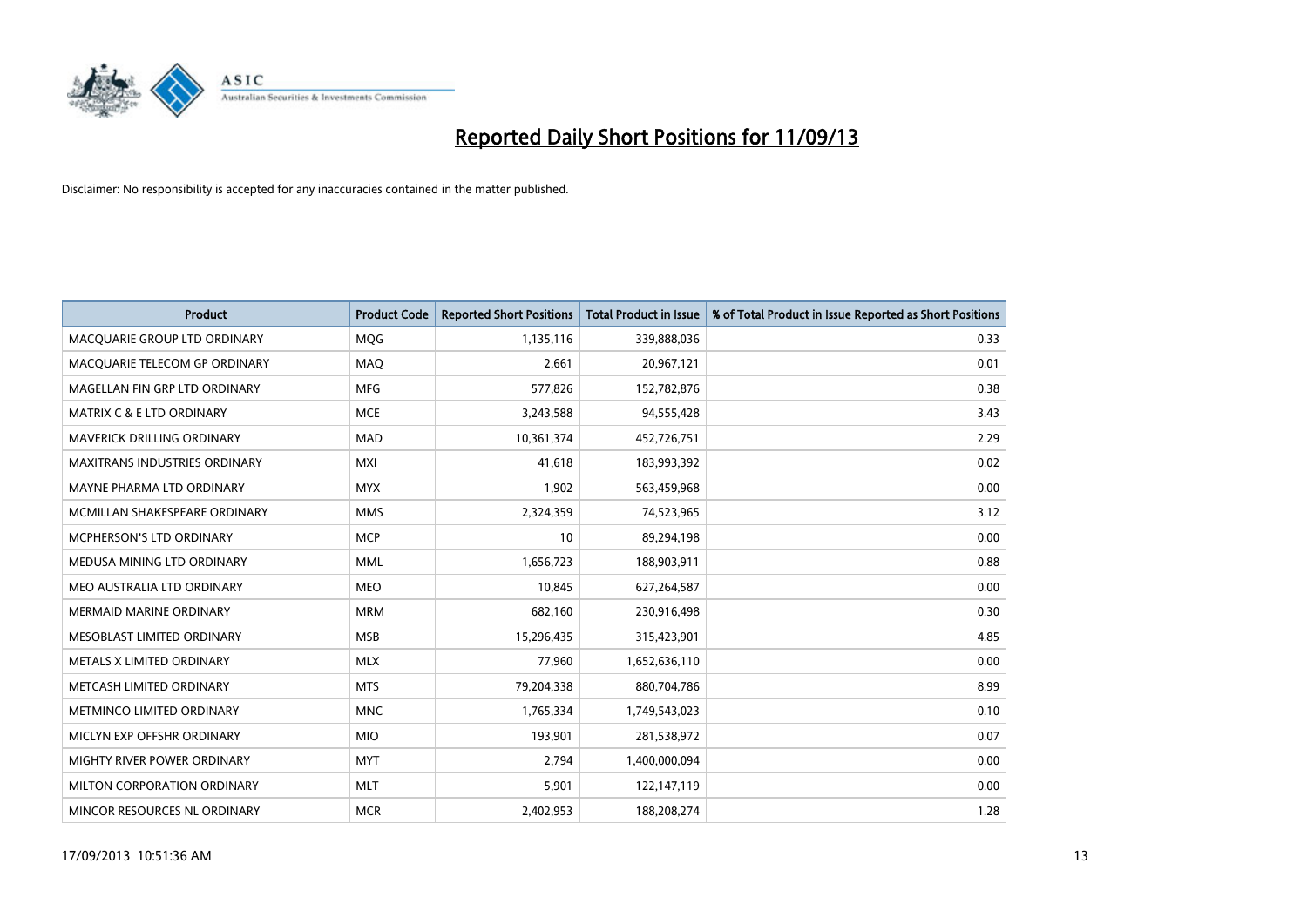

| <b>Product</b>                  | <b>Product Code</b> | <b>Reported Short Positions</b> | <b>Total Product in Issue</b> | % of Total Product in Issue Reported as Short Positions |
|---------------------------------|---------------------|---------------------------------|-------------------------------|---------------------------------------------------------|
| MINERAL DEPOSITS ORDINARY       | <b>MDL</b>          | 3,991,914                       | 83,538,786                    | 4.78                                                    |
| MINERAL RESOURCES, ORDINARY     | <b>MIN</b>          | 4,423,099                       | 185,987,992                   | 2.38                                                    |
| MIRABELA NICKEL LTD ORDINARY    | <b>MBN</b>          | 32,199,116                      | 876,801,147                   | 3.67                                                    |
| MIRVAC GROUP STAPLED SECURITIES | <b>MGR</b>          | 4,405,717                       | 3,664,938,678                 | 0.12                                                    |
| MOLOPO ENERGY LTD ORDINARY      | <b>MPO</b>          | 853,208                         | 246,724,091                   | 0.35                                                    |
| MONADELPHOUS GROUP ORDINARY     | <b>MND</b>          | 12,014,486                      | 90,940,258                    | 13.21                                                   |
| MORTGAGE CHOICE LTD ORDINARY    | <b>MOC</b>          | 765,257                         | 123,431,282                   | 0.62                                                    |
| MOUNT GIBSON IRON ORDINARY      | <b>MGX</b>          | 15,373,967                      | 1,090,584,232                 | 1.41                                                    |
| MULTIPLEX SITES SITES           | <b>MXUPA</b>        | 1,231                           | 4,500,000                     | 0.03                                                    |
| MURCHISON METALS LTD ORDINARY   | <b>MMX</b>          | 3,050,022                       | 450,497,346                   | 0.68                                                    |
| MYER HOLDINGS LTD ORDINARY      | <b>MYR</b>          | 82,689,340                      | 583,794,551                   | 14.16                                                   |
| NATIONAL AUST. BANK ORDINARY    | <b>NAB</b>          | 5,445,783                       | 2,348,892,519                 | 0.23                                                    |
| NAVITAS LIMITED ORDINARY        | <b>NVT</b>          | 2,563,376                       | 375,367,918                   | 0.68                                                    |
| NEON ENERGY LIMITED ORDINARY    | <b>NEN</b>          | 528,032                         | 553,037,848                   | 0.10                                                    |
| NEW HOPE CORPORATION ORDINARY   | <b>NHC</b>          | 1,247,668                       | 830,715,225                   | 0.15                                                    |
| NEW STANDARD ENERGY ORDINARY    | <b>NSE</b>          | 322,032                         | 305,331,847                   | 0.11                                                    |
| NEWCREST MINING ORDINARY        | <b>NCM</b>          | 4,187,490                       | 766,510,971                   | 0.55                                                    |
| NEWS CORP A NON-VOTING CDI      | <b>NWSLV</b>        | 2,987,591                       | 379,423,551                   | 0.79                                                    |
| NEWS CORP B VOTING CDI          | <b>NWS</b>          | 193,285                         | 199,630,239                   | 0.10                                                    |
| NEWSAT LIMITED ORDINARY         | <b>NWT</b>          | 8,500                           | 547,078,507                   | 0.00                                                    |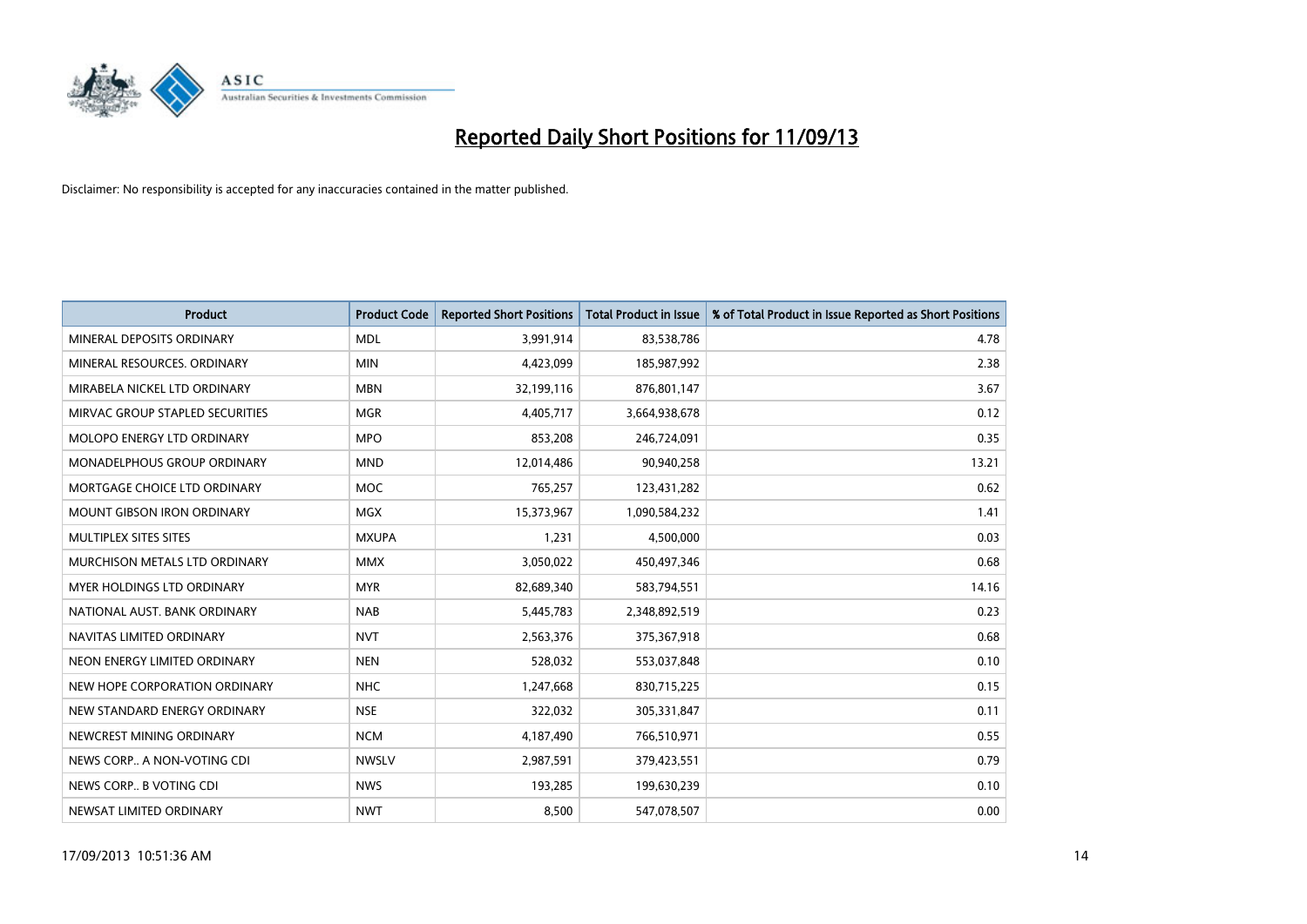

| <b>Product</b>                        | <b>Product Code</b> | <b>Reported Short Positions</b> | <b>Total Product in Issue</b> | % of Total Product in Issue Reported as Short Positions |
|---------------------------------------|---------------------|---------------------------------|-------------------------------|---------------------------------------------------------|
| NEXTDC LIMITED ORDINARY               | <b>NXT</b>          | 5,130,021                       | 192,904,486                   | 2.66                                                    |
| NEXUS ENERGY LIMITED ORDINARY         | <b>NXS</b>          | 2,228,238                       | 1,330,219,459                 | 0.17                                                    |
| NIB HOLDINGS LIMITED ORDINARY         | <b>NHF</b>          | 3,784,710                       | 439,004,182                   | 0.86                                                    |
| NIDO PETROLEUM ORDINARY               | <b>NDO</b>          | 42,500                          | 2,046,650,968                 | 0.00                                                    |
| NOBLE MINERAL RES ORDINARY            | <b>NMG</b>          | 2,365,726                       | 666,397,952                   | 0.36                                                    |
| NORTHERN IRON LTD ORDINARY            | <b>NFE</b>          | 2,337,195                       | 484,405,314                   | 0.48                                                    |
| NORTHERN STAR ORDINARY                | <b>NST</b>          | 5,387,681                       | 424,279,762                   | 1.27                                                    |
| NOVOGEN LIMITED ORDINARY              | <b>NRT</b>          | 127,291                         | 143,691,221                   | 0.09                                                    |
| NRW HOLDINGS LIMITED ORDINARY         | <b>NWH</b>          | 17,152,502                      | 278,888,011                   | 6.15                                                    |
| NUCOAL RESOURCES LTD ORDINARY         | <b>NCR</b>          | 90,001                          | 768,612,354                   | 0.01                                                    |
| NUFARM LIMITED ORDINARY               | <b>NUF</b>          | 17,424,586                      | 262,954,040                   | 6.63                                                    |
| <b>OAKTON LIMITED ORDINARY</b>        | <b>OKN</b>          | 50,002                          | 89,912,735                    | 0.06                                                    |
| OCEANAGOLD CORP. CHESS DEPOSITARY INT | <b>OGC</b>          | 846,956                         | 293,587,920                   | 0.29                                                    |
| OIL SEARCH LTD ORDINARY               | OSH                 | 6,346,777                       | 1,340,018,530                 | 0.47                                                    |
| OM HOLDINGS LIMITED ORDINARY          | OMH                 | 3,122,749                       | 733,423,337                   | 0.43                                                    |
| ORICA LIMITED ORDINARY                | ORI                 | 11,109,632                      | 368,203,632                   | 3.02                                                    |
| ORIGIN ENERGY ORDINARY                | ORG                 | 11,565,747                      | 1,098,072,141                 | 1.05                                                    |
| OROCOBRE LIMITED ORDINARY             | <b>ORE</b>          | 226,568                         | 117,745,140                   | 0.19                                                    |
| OROTONGROUP LIMITED ORDINARY          | ORL                 | 474,762                         | 40,880,902                    | 1.16                                                    |
| OZ MINERALS ORDINARY                  | OZL                 | 9,353,857                       | 303,470,022                   | 3.08                                                    |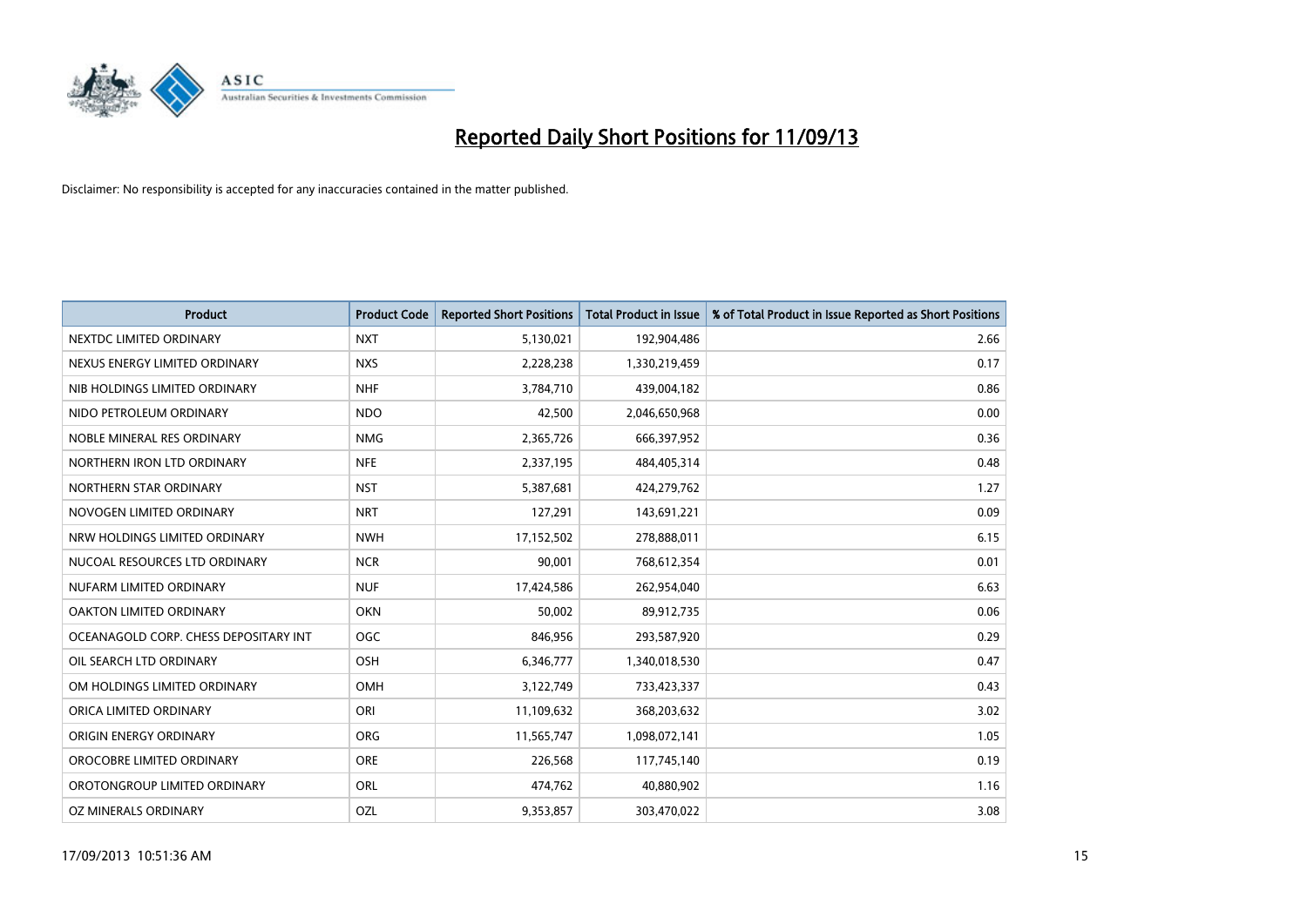

| <b>Product</b>                 | <b>Product Code</b> | <b>Reported Short Positions</b> | <b>Total Product in Issue</b> | % of Total Product in Issue Reported as Short Positions |
|--------------------------------|---------------------|---------------------------------|-------------------------------|---------------------------------------------------------|
| <b>PACIFIC BRANDS ORDINARY</b> | <b>PBG</b>          | 9,767,061                       | 912,915,695                   | 1.07                                                    |
| PALADIN ENERGY LTD ORDINARY    | <b>PDN</b>          | 53,929,916                      | 963,332,074                   | 5.60                                                    |
| PANAUST LIMITED ORDINARY       | <b>PNA</b>          | 3,122,582                       | 619,084,930                   | 0.50                                                    |
| PANORAMIC RESOURCES ORDINARY   | PAN                 | 368,966                         | 260,676,416                   | 0.14                                                    |
| PANTERRA GOLD LTD ORDINARY     | PGI                 | $\mathbf{1}$                    | 760,580,455                   | 0.00                                                    |
| PAPERLINX LIMITED ORDINARY     | <b>PPX</b>          | 48,101                          | 609,280,761                   | 0.01                                                    |
| PAPILLON RES LTD ORDINARY      | <b>PIR</b>          | 6,187,003                       | 337,944,210                   | 1.83                                                    |
| PATTIES FOODS LTD ORDINARY     | PFL                 | 31,057                          | 139,065,639                   | 0.02                                                    |
| PEET LIMITED ORDINARY          | <b>PPC</b>          | 2,862,366                       | 431,986,887                   | 0.66                                                    |
| PERILYA LIMITED ORDINARY       | PEM                 | 804,056                         | 769,316,426                   | 0.10                                                    |
| PERPETUAL LIMITED ORDINARY     | PPT                 | 2,186,990                       | 41,980,678                    | 5.21                                                    |
| PERSEUS MINING LTD ORDINARY    | <b>PRU</b>          | 6,329,514                       | 457,962,088                   | 1.38                                                    |
| PHARMAXIS LTD ORDINARY         | <b>PXS</b>          | 6,987,823                       | 308,548,389                   | 2.26                                                    |
| PLATINUM ASSET ORDINARY        | <b>PTM</b>          | 4,212,614                       | 578,215,695                   | 0.73                                                    |
| PLATINUM AUSTRALIA ORDINARY    | <b>PLA</b>          | 836,127                         | 504,968,043                   | 0.17                                                    |
| PMI GOLD CORP CDI 1:1          | <b>PVM</b>          | 252,040                         | 157,986,653                   | 0.16                                                    |
| PMP LIMITED ORDINARY           | <b>PMP</b>          | 164,903                         | 323,781,124                   | 0.05                                                    |
| PRANA BIOTECHNOLOGY ORDINARY   | PBT                 | 300,000                         | 401,269,561                   | 0.07                                                    |
| PREMIER INVESTMENTS ORDINARY   | <b>PMV</b>          | 1,408,026                       | 155,260,478                   | 0.91                                                    |
| PRIMA BIOMED LTD ORDINARY      | <b>PRR</b>          | 501,847                         | 1,228,709,341                 | 0.04                                                    |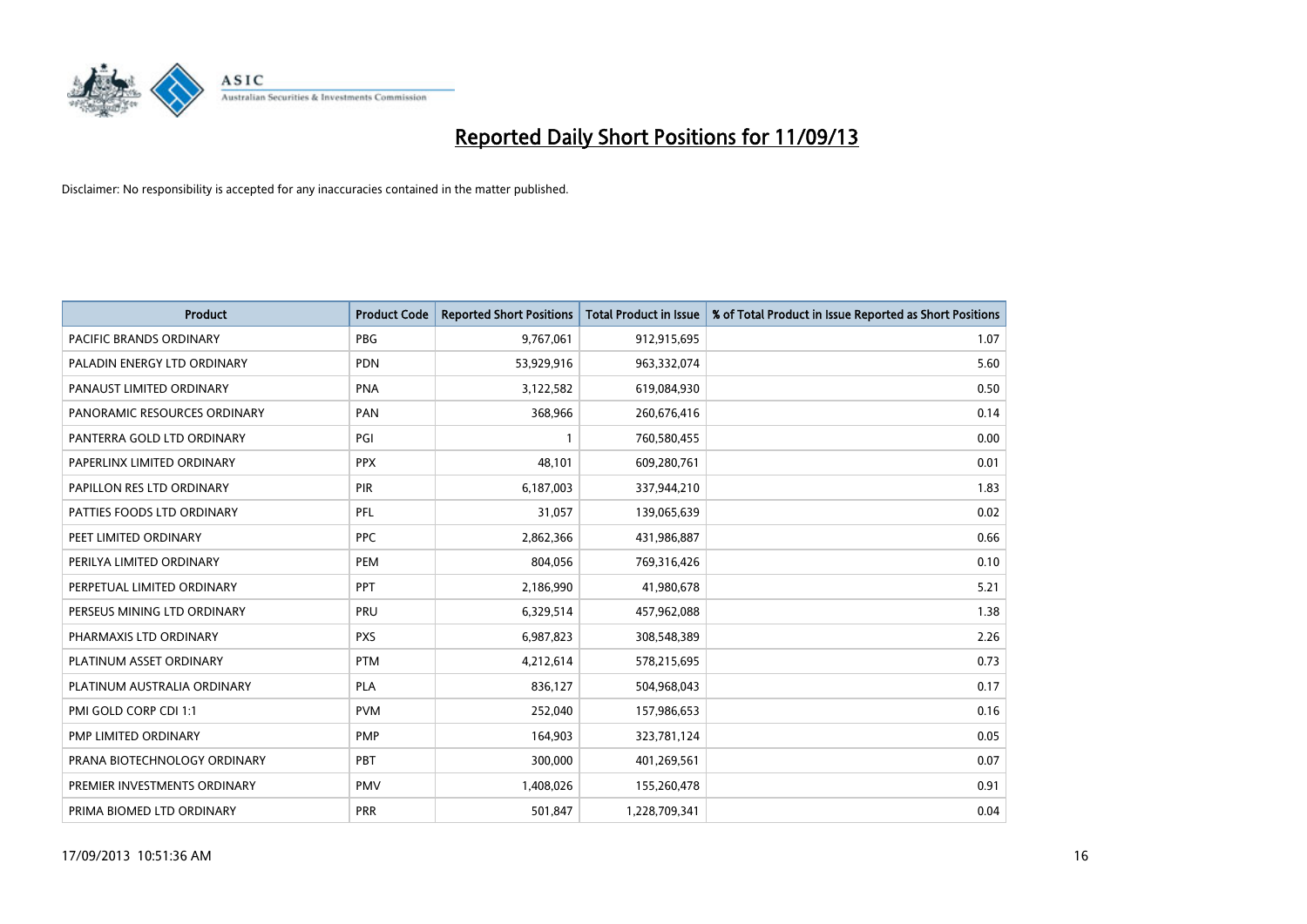

| <b>Product</b>                     | <b>Product Code</b> | <b>Reported Short Positions</b> | <b>Total Product in Issue</b> | % of Total Product in Issue Reported as Short Positions |
|------------------------------------|---------------------|---------------------------------|-------------------------------|---------------------------------------------------------|
| PRIMARY HEALTH CARE ORDINARY       | PRY                 | 23,378,684                      | 503,921,941                   | 4.64                                                    |
| PRIME MEDIA GRP LTD ORDINARY       | <b>PRT</b>          | 53,294                          | 366,330,303                   | 0.01                                                    |
| PROGRAMMED ORDINARY                | <b>PRG</b>          | 151,522                         | 118,229,190                   | 0.13                                                    |
| PURA VIDA ENERGY NL ORDINARY       | <b>PVD</b>          | 250,000                         | 80,583,514                    | 0.31                                                    |
| OANTAS AIRWAYS ORDINARY            | QAN                 | 39,849,681                      | 2,241,745,788                 | 1.78                                                    |
| OBE INSURANCE GROUP ORDINARY       | <b>OBE</b>          | 42,363,801                      | 1,220,868,532                 | 3.47                                                    |
| ORXPHARMA LTD ORDINARY             | <b>QRX</b>          | 273,783                         | 144,785,606                   | 0.19                                                    |
| <b>QUBE HOLDINGS LTD ORDINARY</b>  | QUB                 | 15,940,391                      | 928,965,547                   | 1.72                                                    |
| RAMELIUS RESOURCES ORDINARY        | <b>RMS</b>          | 3,907,345                       | 337,974,409                   | 1.16                                                    |
| RAMSAY HEALTH CARE ORDINARY        | <b>RHC</b>          | 2,544,325                       | 202,081,252                   | 1.26                                                    |
| RANGE RESOURCES LTD ORDINARY       | <b>RRS</b>          | 324,458                         | 3,014,803,085                 | 0.01                                                    |
| <b>RCR TOMLINSON ORDINARY</b>      | <b>RCR</b>          | 446,789                         | 134,031,265                   | 0.33                                                    |
| <b>REA GROUP ORDINARY</b>          | <b>REA</b>          | 854,823                         | 131,714,699                   | 0.65                                                    |
| <b>RECKON LIMITED ORDINARY</b>     | <b>RKN</b>          | 3,001                           | 129,488,015                   | 0.00                                                    |
| <b>RED 5 LIMITED ORDINARY</b>      | <b>RED</b>          | 1,220,048                       | 135,488,008                   | 0.90                                                    |
| <b>RED FORK ENERGY ORDINARY</b>    | <b>RFE</b>          | 3,449,096                       | 499,551,719                   | 0.69                                                    |
| REDBANK ENERGY LTD ORDINARY        | <b>AEJ</b>          | 13                              | 786,287                       | 0.00                                                    |
| REECE AUSTRALIA LTD. ORDINARY      | <b>REH</b>          | 375                             | 99,600,000                    | 0.00                                                    |
| <b>REED RESOURCES LTD ORDINARY</b> | <b>RDR</b>          | 50,000                          | 521,897,064                   | 0.01                                                    |
| <b>REGIS RESOURCES ORDINARY</b>    | <b>RRL</b>          | 4,886,154                       | 477,963,824                   | 1.02                                                    |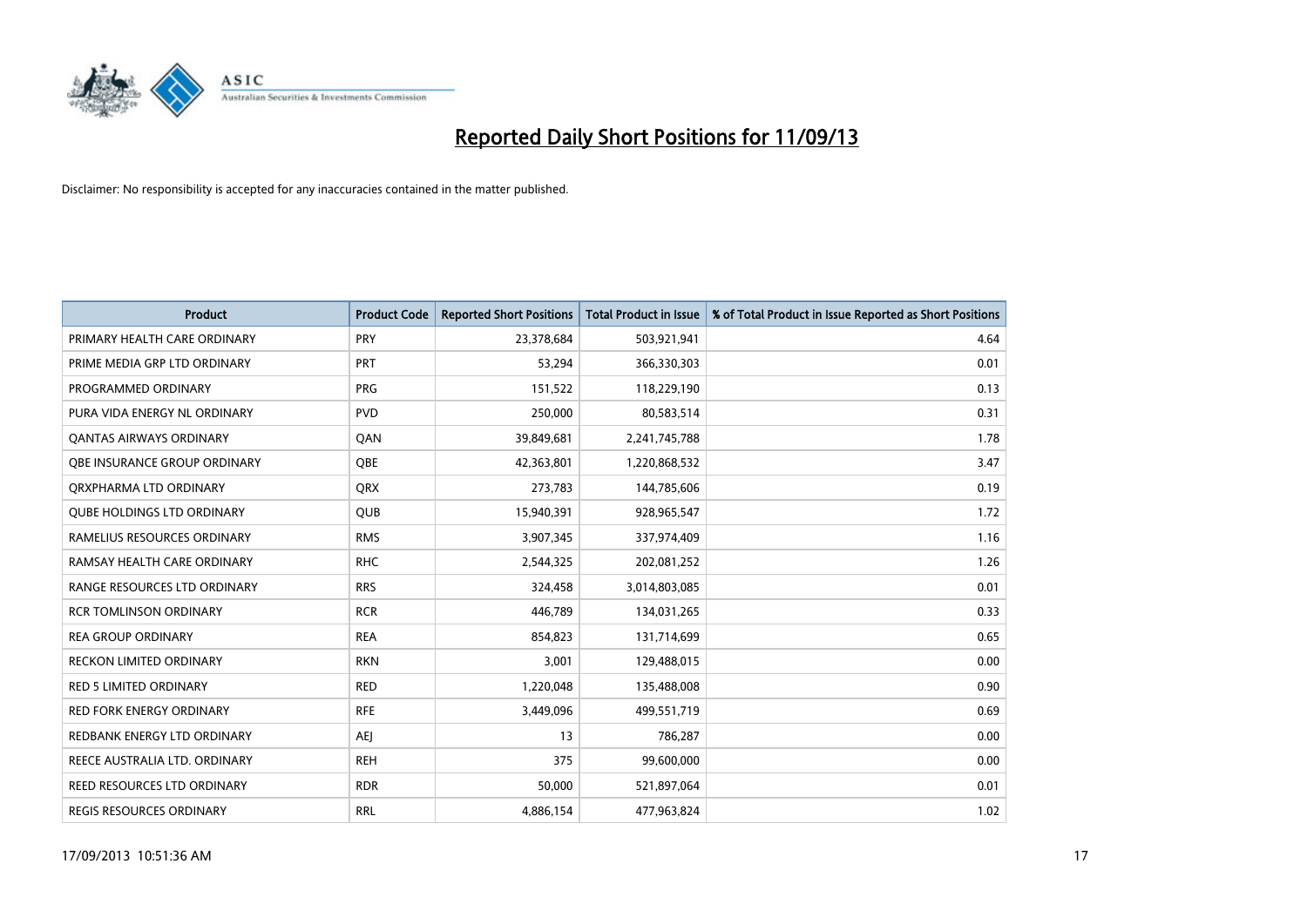

| <b>Product</b>                        | <b>Product Code</b> | <b>Reported Short Positions</b> | <b>Total Product in Issue</b> | % of Total Product in Issue Reported as Short Positions |
|---------------------------------------|---------------------|---------------------------------|-------------------------------|---------------------------------------------------------|
| RESMED INC CDI 10:1                   | <b>RMD</b>          | 10,778,296                      | 1,556,242,300                 | 0.69                                                    |
| RESOLUTE MINING ORDINARY              | <b>RSG</b>          | 3,104,592                       | 640,994,224                   | 0.48                                                    |
| RESOURCE EQUIP LTD ORDINARY           | <b>RQL</b>          | 5,000                           | 249,065,471                   | 0.00                                                    |
| RESOURCE GENERATION ORDINARY          | <b>RES</b>          | 423,301                         | 332,234,604                   | 0.13                                                    |
| <b>RETAIL FOOD GROUP ORDINARY</b>     | <b>RFG</b>          | 3,003,317                       | 130,301,190                   | 2.30                                                    |
| REX MINERALS LIMITED ORDINARY         | <b>RXM</b>          | 2,515,378                       | 188,907,284                   | 1.33                                                    |
| RHG LIMITED ORDINARY                  | <b>RHG</b>          | 1,085                           | 308,483,177                   | 0.00                                                    |
| RIALTO ENERGY ORDINARY                | <b>RIA</b>          | 41                              | 1,155,765,100                 | 0.00                                                    |
| <b>RIDLEY CORPORATION ORDINARY</b>    | <b>RIC</b>          | 505,057                         | 307,817,071                   | 0.16                                                    |
| RIO TINTO LIMITED ORDINARY            | <b>RIO</b>          | 5,920,481                       | 435,758,720                   | 1.36                                                    |
| ROBUST RESOURCES ORDINARY             | <b>ROL</b>          | 10,000                          | 102,829,826                   | 0.01                                                    |
| ROC OIL COMPANY ORDINARY              | <b>ROC</b>          | 1,360,293                       | 683,235,552                   | 0.20                                                    |
| SAI GLOBAL LIMITED ORDINARY           | SAI                 | 7,447,918                       | 209,694,571                   | 3.55                                                    |
| SALMAT LIMITED ORDINARY               | <b>SLM</b>          | 998                             | 159,812,799                   | 0.00                                                    |
| SAMSON OIL & GAS LTD ORDINARY         | SSN                 | 2,082,000                       | 2,547,617,329                 | 0.08                                                    |
| SANDFIRE RESOURCES ORDINARY           | <b>SFR</b>          | 3,998,443                       | 155,640,968                   | 2.57                                                    |
| <b>SANTOS LTD ORDINARY</b>            | <b>STO</b>          | 6,402,737                       | 965,686,749                   | 0.66                                                    |
| SARACEN MINERAL ORDINARY              | <b>SAR</b>          | 14,125,433                      | 595,263,186                   | 2.37                                                    |
| SCA PROPERTY GROUP STAPLED SECURITIES | <b>SCP</b>          | 33,977,714                      | 642,417,140                   | 5.29                                                    |
| SEDGMAN LIMITED ORDINARY              | <b>SDM</b>          | 425,237                         | 220,368,310                   | 0.19                                                    |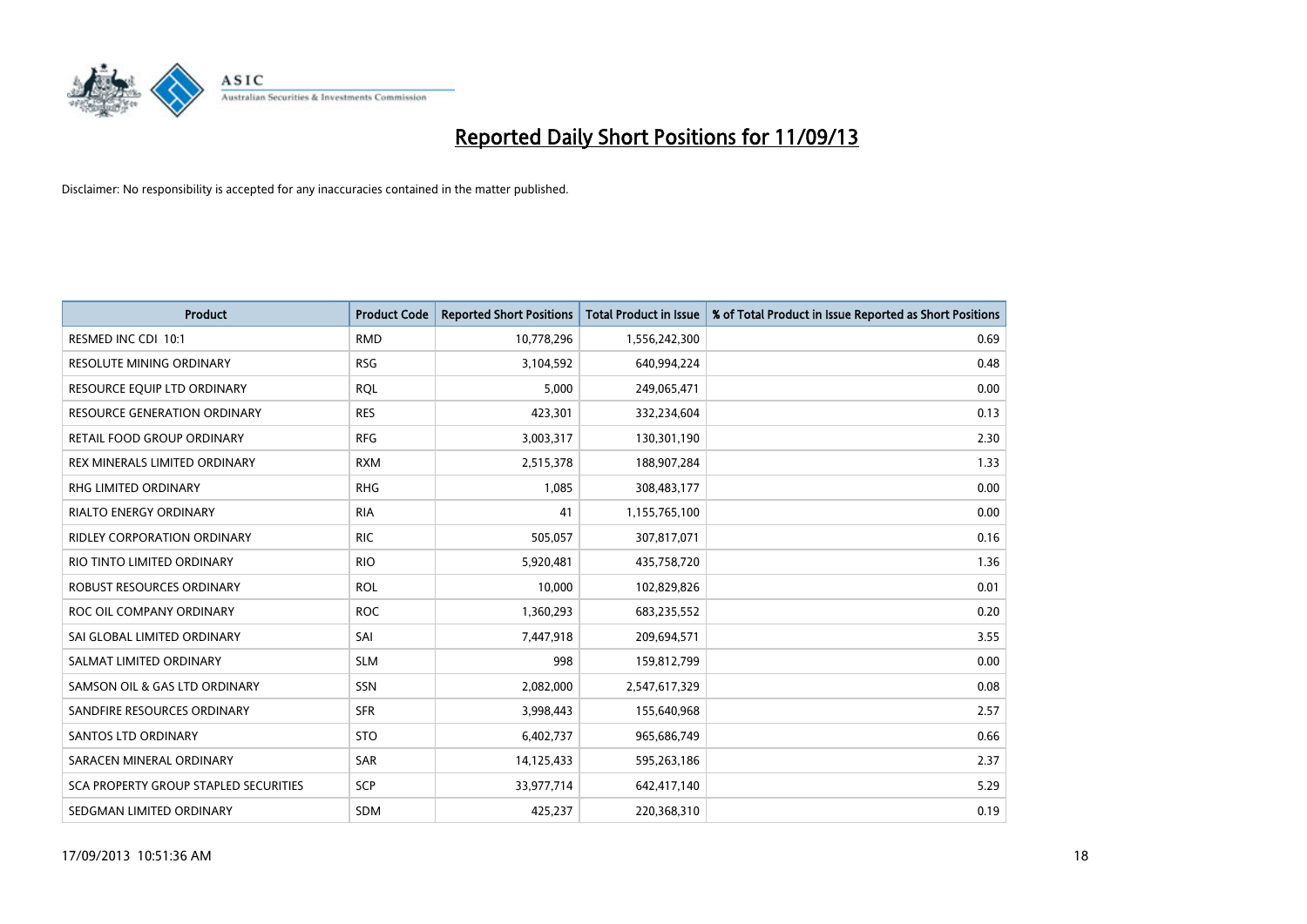

| <b>Product</b>                           | <b>Product Code</b> | <b>Reported Short Positions</b> | <b>Total Product in Issue</b> | % of Total Product in Issue Reported as Short Positions |
|------------------------------------------|---------------------|---------------------------------|-------------------------------|---------------------------------------------------------|
| SEEK LIMITED ORDINARY                    | <b>SEK</b>          | 16,259,723                      | 338,841,361                   | 4.80                                                    |
| SELECT HARVESTS ORDINARY                 | SHV                 | 25,321                          | 57,462,851                    | 0.04                                                    |
| SENEX ENERGY LIMITED ORDINARY            | <b>SXY</b>          | 5,014,029                       | 1,141,310,350                 | 0.44                                                    |
| SERVICE STREAM ORDINARY                  | <b>SSM</b>          | 100                             | 283,418,867                   | 0.00                                                    |
| SEVEN GROUP HOLDINGS ORDINARY            | <b>SVW</b>          | 5,007,185                       | 308,160,281                   | 1.62                                                    |
| SEVEN WEST MEDIA LTD ORDINARY            | <b>SWM</b>          | 2,771,744                       | 999,160,872                   | 0.28                                                    |
| SIGMA PHARMACEUTICAL ORDINARY            | <b>SIP</b>          | 2,861,934                       | 1,126,618,419                 | 0.25                                                    |
| SIHAYO GOLD LIMITED ORDINARY             | <b>SIH</b>          | $\mathbf{1}$                    | 844,832,293                   | 0.00                                                    |
| SILEX SYSTEMS ORDINARY                   | <b>SLX</b>          | 2,196,246                       | 170,249,150                   | 1.29                                                    |
| SILVER CHEF LIMITED ORDINARY             | SIV                 | 64,176                          | 28,769,977                    | 0.22                                                    |
| SILVER LAKE RESOURCE ORDINARY            | <b>SLR</b>          | 5,006,242                       | 434,988,914                   | 1.15                                                    |
| SIMS METAL MGMT LTD ORDINARY             | SGM                 | 9,669,508                       | 204,332,256                   | 4.73                                                    |
| SINGAPORE TELECOMM. CHESS DEPOSITARY INT | SGT                 | 2,356,161                       | 169,358,656                   | 1.39                                                    |
| SIRIUS RESOURCES NL ORDINARY             | <b>SIR</b>          | 4,178,295                       | 227,020,167                   | 1.84                                                    |
| SIRTEX MEDICAL ORDINARY                  | <b>SRX</b>          | 201,623                         | 56,079,887                    | 0.36                                                    |
| SKILLED GROUP LTD ORDINARY               | <b>SKE</b>          | 5,285,519                       | 233,533,526                   | 2.26                                                    |
| SKY NETWORK ORDINARY                     | <b>SKT</b>          | 26,942                          | 389,139,785                   | 0.01                                                    |
| SKYCITY ENT GRP LTD ORDINARY             | <b>SKC</b>          | 42,838                          | 576,958,340                   | 0.01                                                    |
| <b>SLATER &amp; GORDON ORDINARY</b>      | SGH                 | 942                             | 196,809,265                   | 0.00                                                    |
| SMS MANAGEMENT, ORDINARY                 | <b>SMX</b>          | 1,356,698                       | 69,919,865                    | 1.94                                                    |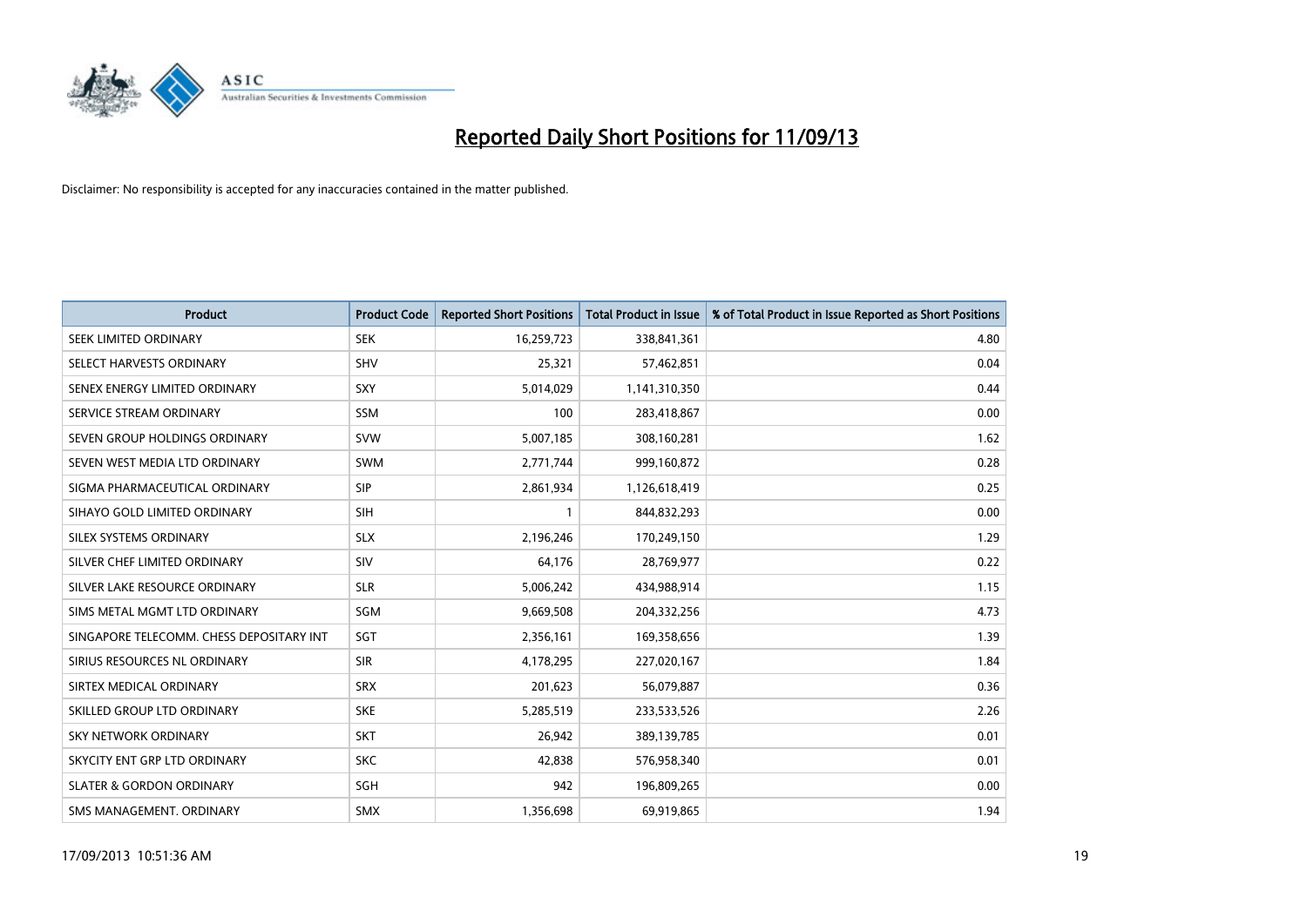

| <b>Product</b>                           | <b>Product Code</b> | <b>Reported Short Positions</b> | <b>Total Product in Issue</b> | % of Total Product in Issue Reported as Short Positions |
|------------------------------------------|---------------------|---------------------------------|-------------------------------|---------------------------------------------------------|
| SONIC HEALTHCARE ORDINARY                | <b>SHL</b>          | 5,567,852                       | 400,152,056                   | 1.39                                                    |
| SOUL PATTINSON (W.H) ORDINARY            | SOL                 | 75,211                          | 239,395,320                   | 0.03                                                    |
| SOUTH BOULDER MINES ORDINARY             | <b>STB</b>          | $\mathbf{1}$                    | 127,952,826                   | 0.00                                                    |
| SP AUSNET STAPLED SECURITIES             | SPN                 | 37,137,419                      | 3,376,325,523                 | 1.10                                                    |
| SPARK INFRASTRUCTURE STAPLED NOTE & UNIT | SKI                 | 54,885,602                      | 1,326,734,264                 | 4.14                                                    |
| SPDR 200 FUND ETF UNITS                  | <b>STW</b>          | 123,047                         | 44,078,688                    | 0.28                                                    |
| SPECIALTY FASHION ORDINARY               | <b>SFH</b>          | 110,001                         | 192,236,121                   | 0.06                                                    |
| ST BARBARA LIMITED ORDINARY              | <b>SBM</b>          | 9,160,334                       | 488,074,077                   | 1.88                                                    |
| STARPHARMA HOLDINGS ORDINARY             | SPL                 | 15,819,903                      | 283,964,948                   | 5.57                                                    |
| STEADFAST GROUP LTD ORDINARY             | <b>SDF</b>          | 120,759                         | 500,873,408                   | 0.02                                                    |
| STHN CROSS MEDIA ORDINARY                | <b>SXL</b>          | 9,086,962                       | 705,099,800                   | 1.29                                                    |
| STOCKLAND UNITS/ORD STAPLED              | SGP                 | 15,376,779                      | 2,305,750,747                 | 0.67                                                    |
| STRAITS RES LTD. ORDINARY                | SRO                 | 31,522                          | 1,164,150,159                 | 0.00                                                    |
| STW COMMUNICATIONS ORDINARY              | SGN                 | 1,304,620                       | 403,828,512                   | 0.32                                                    |
| <b>SUNCORP GROUP LTD ORDINARY</b>        | <b>SUN</b>          | 3,678,968                       | 1,286,600,980                 | 0.29                                                    |
| SUNDANCE ENERGY ORDINARY                 | <b>SEA</b>          | 229,681                         | 462,611,982                   | 0.05                                                    |
| SUNDANCE RESOURCES ORDINARY              | SDL                 | 46,087,895                      | 3,072,110,985                 | 1.50                                                    |
| SUNLAND GROUP LTD ORDINARY               | <b>SDG</b>          | 43,137                          | 181,710,087                   | 0.02                                                    |
| SUPER RET REP LTD ORDINARY               | SUL                 | 1,178,069                       | 196,731,620                   | 0.60                                                    |
| SYD AIRPORT STAPLED US PROHIBIT.         | <b>SYD</b>          | 15,785,797                      | 2,127,016,982                 | 0.74                                                    |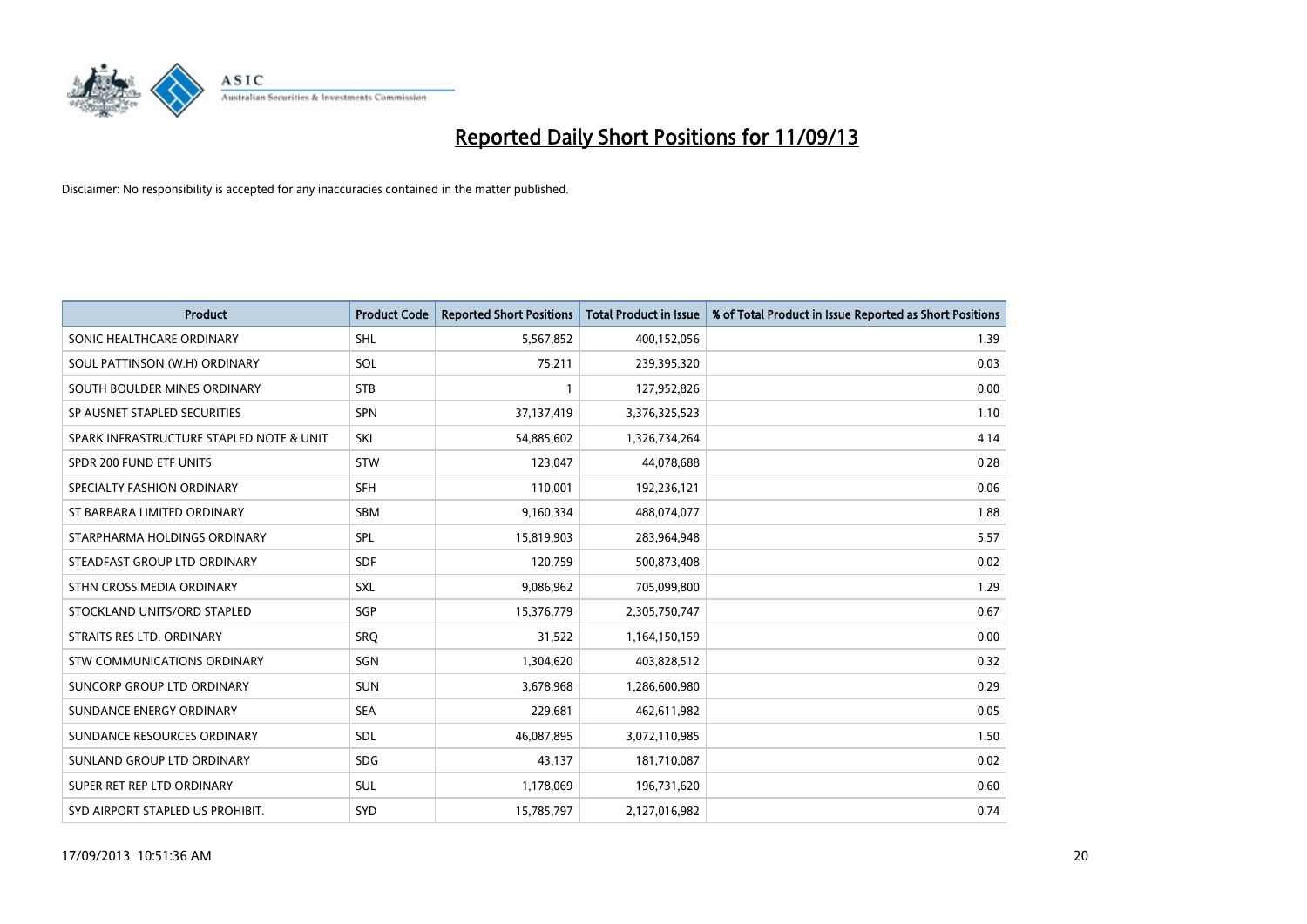

| <b>Product</b>                      | <b>Product Code</b> | <b>Reported Short Positions</b> | <b>Total Product in Issue</b> | % of Total Product in Issue Reported as Short Positions |
|-------------------------------------|---------------------|---------------------------------|-------------------------------|---------------------------------------------------------|
| SYRAH RESOURCES ORDINARY            | <b>SYR</b>          | 2,221,064                       | 147,867,623                   | 1.50                                                    |
| TABCORP HOLDINGS LTD ORDINARY       | <b>TAH</b>          | 22,790,084                      | 744,885,690                   | 3.06                                                    |
| TANAMI GOLD NL ORDINARY             | <b>TAM</b>          | 41                              | 587,548,523                   | 0.00                                                    |
| TAP OIL LIMITED ORDINARY            | <b>TAP</b>          | 27,950                          | 241,608,606                   | 0.01                                                    |
| TASSAL GROUP LIMITED ORDINARY       | <b>TGR</b>          | 35,994                          | 146,507,029                   | 0.02                                                    |
| <b>TATTS GROUP LTD ORDINARY</b>     | <b>TTS</b>          | 12,400,996                      | 1,402,711,960                 | 0.88                                                    |
| <b>TELECOM CORPORATION ORDINARY</b> | <b>TEL</b>          | 5,601,918                       | 1,817,088,869                 | 0.31                                                    |
| TELSTRA CORPORATION, ORDINARY       | <b>TLS</b>          | 19,150,094                      | 12,443,074,357                | 0.15                                                    |
| TEN NETWORK HOLDINGS ORDINARY       | <b>TEN</b>          | 130,429,587                     | 2,586,970,845                 | 5.04                                                    |
| TERANGA GOLD CORP CDI 1:1           | <b>TGZ</b>          | 839,609                         | 174,196,016                   | 0.48                                                    |
| THE REJECT SHOP ORDINARY            | <b>TRS</b>          | 1,866,014                       | 28,826,248                    | 6.47                                                    |
| THOR MINING PLC CDI 1:1 DEF SET     | <b>THRDA</b>        | 795                             | 492,496,058                   | 0.00                                                    |
| THORN GROUP LIMITED ORDINARY        | <b>TGA</b>          | 65.880                          | 148,897,155                   | 0.04                                                    |
| <b>TIGER RESOURCES ORDINARY</b>     | <b>TGS</b>          | 1,333,164                       | 674,770,269                   | 0.20                                                    |
| TOLL HOLDINGS LTD ORDINARY          | <b>TOL</b>          | 30,029,022                      | 717,133,875                   | 4.19                                                    |
| TOX FREE SOLUTIONS ORDINARY         | <b>TOX</b>          | 1,079,081                       | 132,519,859                   | 0.81                                                    |
| TPG TELECOM LIMITED ORDINARY        | <b>TPM</b>          | 1,514,284                       | 793,808,141                   | 0.19                                                    |
| TRADE ME GROUP ORDINARY             | <b>TME</b>          | 312,991                         | 396,017,568                   | 0.08                                                    |
| <b>TRANSFIELD SERVICES ORDINARY</b> | <b>TSE</b>          | 56,506,425                      | 512,457,716                   | 11.03                                                   |
| TRANSPACIFIC INDUST, ORDINARY       | <b>TPI</b>          | 15,898,264                      | 1,578,563,490                 | 1.01                                                    |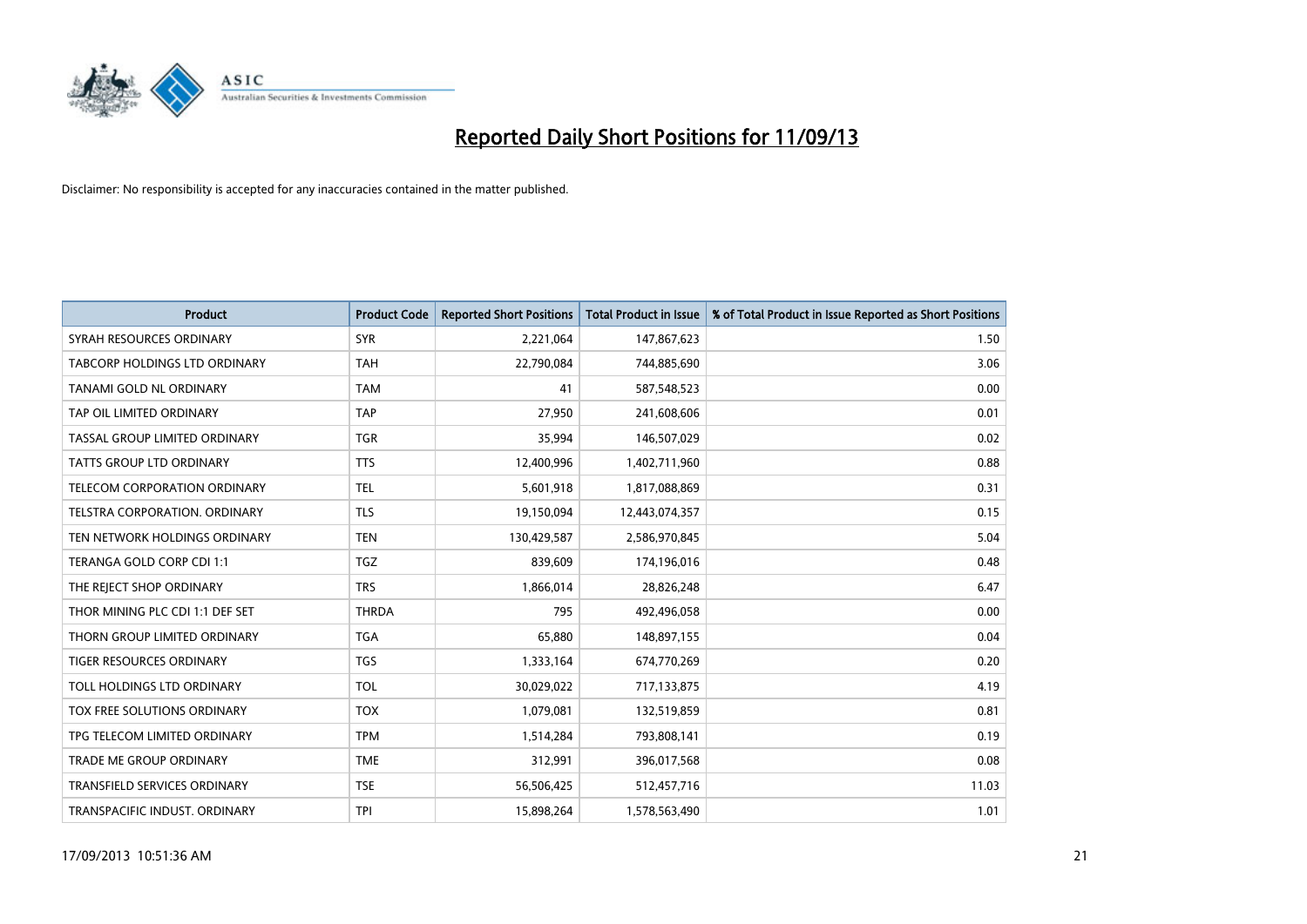

| <b>Product</b>                         | <b>Product Code</b> | <b>Reported Short Positions</b> | <b>Total Product in Issue</b> | % of Total Product in Issue Reported as Short Positions |
|----------------------------------------|---------------------|---------------------------------|-------------------------------|---------------------------------------------------------|
| TRANSURBAN GROUP TRIPLE STAPLED SEC.   | <b>TCL</b>          | 1,626,209                       | 1,485,500,376                 | 0.11                                                    |
| <b>TREASURY GROUP ORDINARY</b>         | <b>TRG</b>          | 21,930                          | 23,070,755                    | 0.10                                                    |
| TREASURY WINE ESTATE ORDINARY          | <b>TWE</b>          | 17,243,932                      | 647,227,144                   | 2.66                                                    |
| TROY RESOURCES LTD ORDINARY            | <b>TRY</b>          | 130.167                         | 167,642,495                   | 0.08                                                    |
| TWENTY-FIRST FOX INC A NON-VOTING CDI  | <b>FOXLV</b>        | 1,309,821                       | 1,619,443,341                 | 0.08                                                    |
| TWENTY-FIRST FOX INC B VOTING CDI      | <b>FOX</b>          | 473,668                         | 1,112,242,654                 | 0.04                                                    |
| UGL LIMITED ORDINARY                   | UGL                 | 19,144,518                      | 166,511,240                   | 11.50                                                   |
| UNILIFE CORPORATION CDI 6:1            | <b>UNS</b>          | 674                             | 273,802,884                   | 0.00                                                    |
| UXC LIMITED ORDINARY                   | <b>UXC</b>          | 15,374                          | 308,906,770                   | 0.00                                                    |
| <b>VENTURE MINERALS ORDINARY</b>       | <b>VMS</b>          | 193,000                         | 287,320,170                   | 0.07                                                    |
| VIRGIN AUS HLDG LTD ORDINARY           | VAH                 | 96,442,977                      | 2,581,231,776                 | 3.74                                                    |
| <b>VIRTUS HEALTH LTD ORDINARY</b>      | <b>VRT</b>          | 11,000                          | 79,536,601                    | 0.01                                                    |
| <b>VISION EYE INSTITUTE ORDINARY</b>   | <b>VEI</b>          | 196,514                         | 160,284,112                   | 0.12                                                    |
| <b>VOCUS COMMS LTD ORDINARY</b>        | <b>VOC</b>          | 19,565                          | 80,410,122                    | 0.02                                                    |
| <b>WATPAC LIMITED ORDINARY</b>         | <b>WTP</b>          | 75,374                          | 184,332,526                   | 0.04                                                    |
| <b>WDS LIMITED ORDINARY</b>            | <b>WDS</b>          | $\overline{7}$                  | 144,740,614                   | 0.00                                                    |
| WEBIET LIMITED ORDINARY                | <b>WEB</b>          | 2,295,935                       | 79,397,959                    | 2.89                                                    |
| <b>WESFARMERS LIMITED ORDINARY</b>     | <b>WES</b>          | 28,867,173                      | 1,006,677,196                 | 2.87                                                    |
| WESFARMERS LIMITED PARTIALLY PROTECTED | <b>WESN</b>         | 230,216                         | 150,516,402                   | 0.15                                                    |
| WESTERN AREAS LTD ORDINARY             | <b>WSA</b>          | 20,819,153                      | 196,843,803                   | 10.58                                                   |